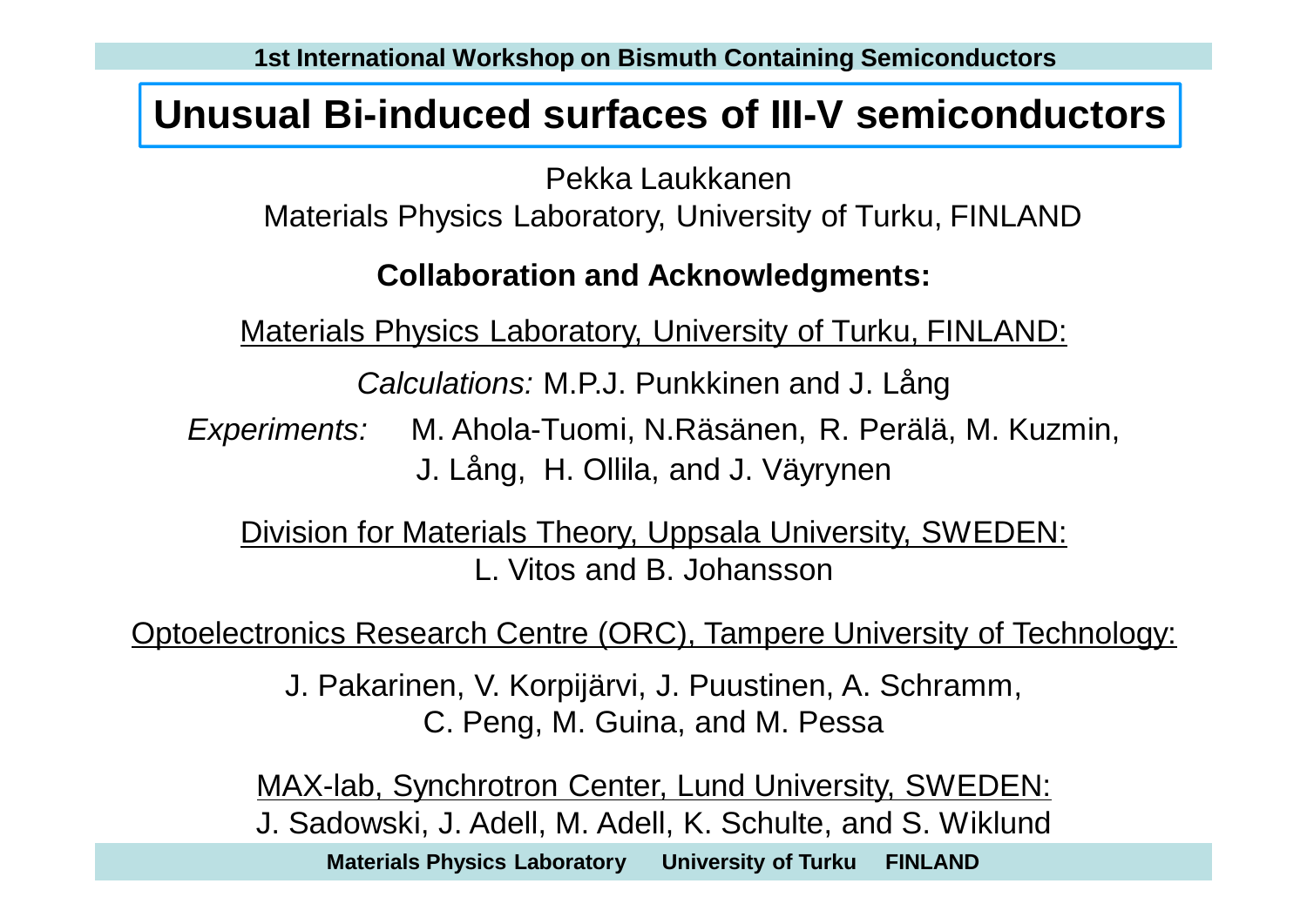# **OUTLINE:**

1. Motivation for III-V surface studies: "Surface engineering" to improve device materials:

- Epitaxial growth of interfaces
- Development of III-V channel MOSFETs
- Bi-surfactant growth
- 2. Experiments
	- Preparation of Bi-induced surface reconstructions
	- Scanning tunneling microscopy (STM)
	- Core-level photoelectron spectroscopy

# 3. Results

- Phase diagram for Bi-induced GaAs(100) surface
- Unusual metallic Bi-induced (2x1) reconstructions
- Bi-induced change in the (2x4) reconstruction of III-V's
- Self-assembly of Bi nanowires on InAs

# 4. Summary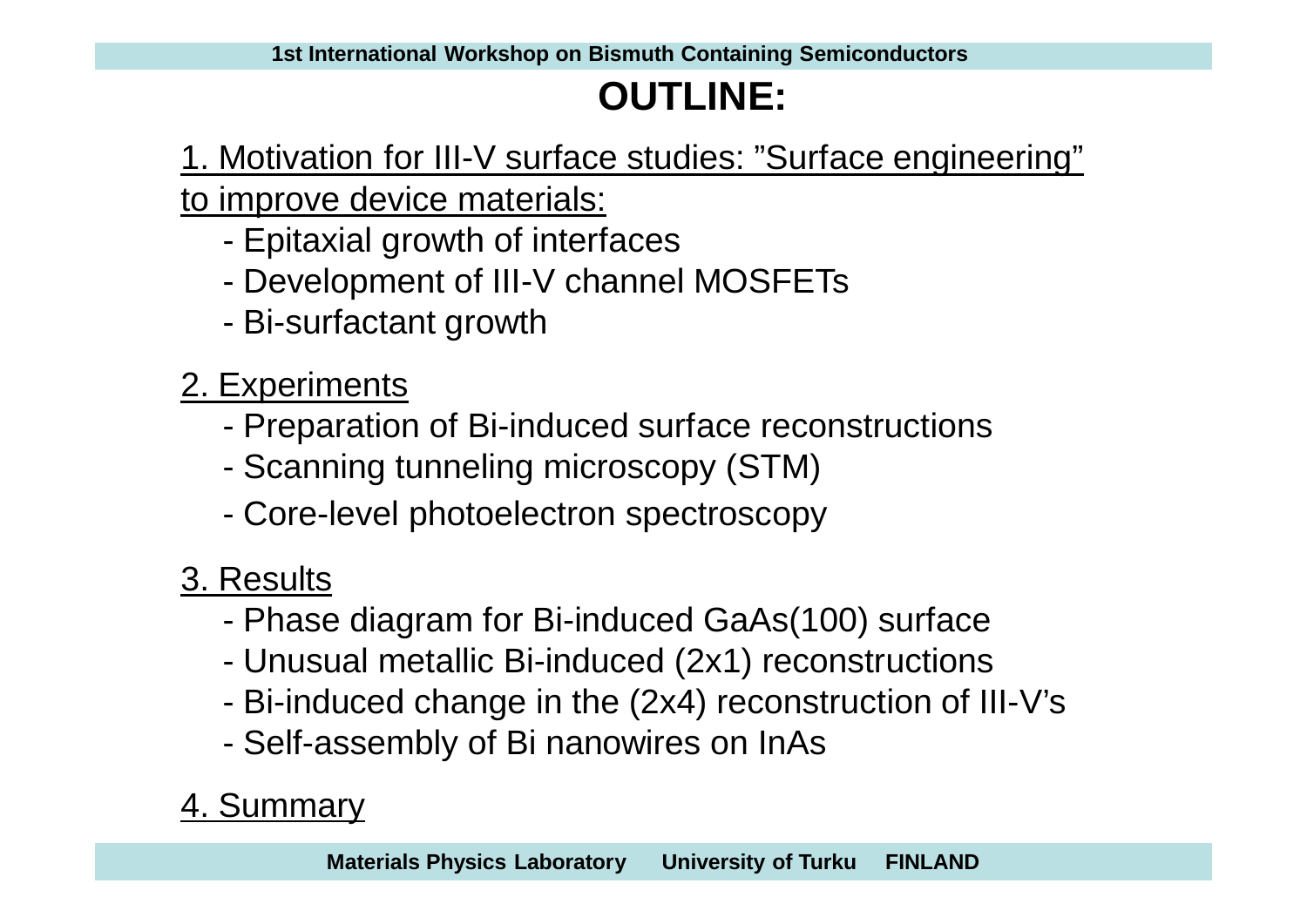**BACKGROUND:** Strong atomic rearrangement (reconstruction) occurs naturally on many III-V substrate surfaces to minimize surface energy.

 $\rightarrow$  Resulted surface atomic structure, that appears on clean III-V substrates in experiments, is often much more complex than that of the corresponding bulk "(1x1)" plane.

It can be rough in atomic scale (corrugated) and have different chemical composition with new atomic bonds as compared to the bulk.



(2x4)-reconstructed GaAs(100) surface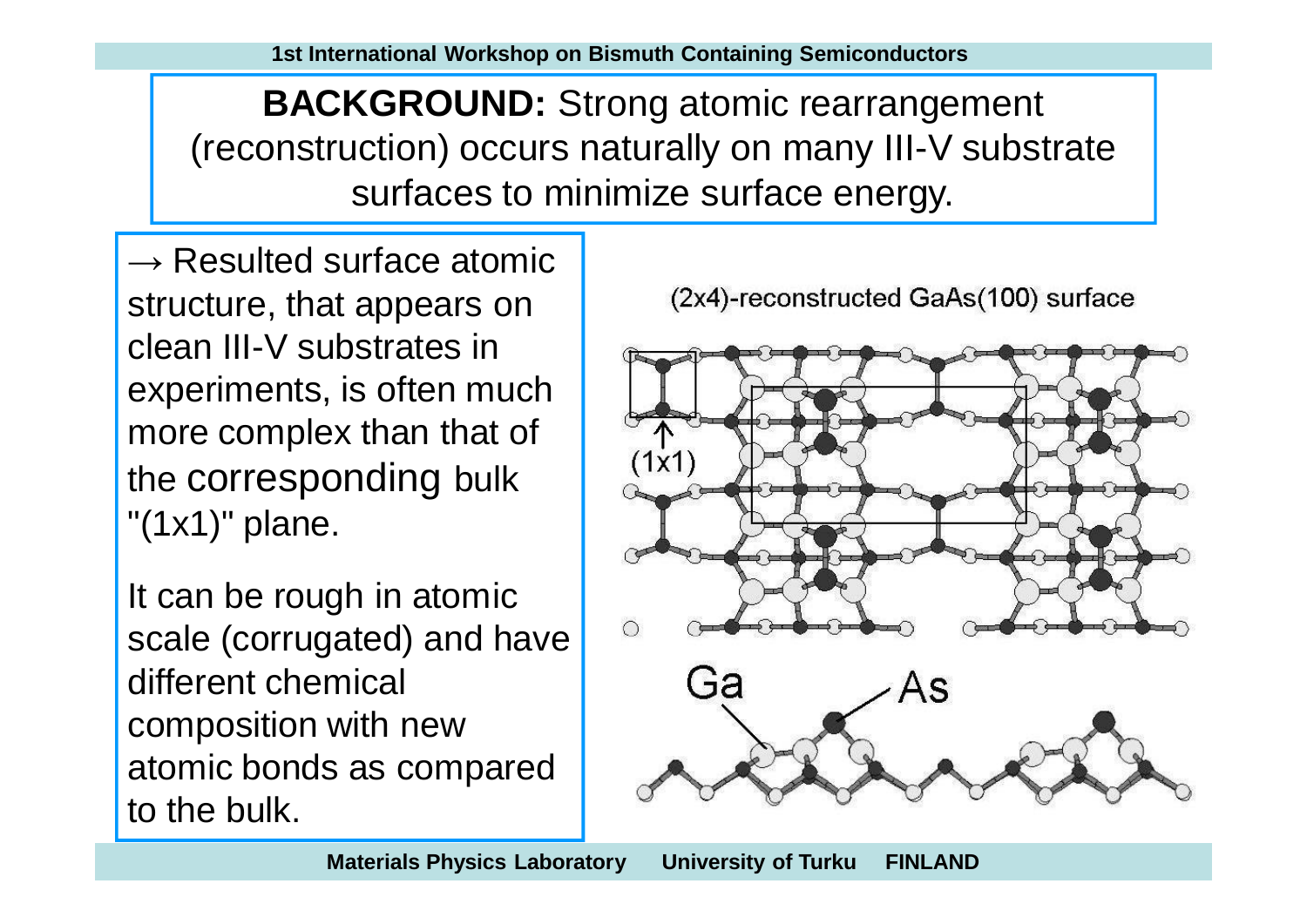**MOTIVATION FOR III-V SURFACE STUDIES:** Processing of III-V surface properties to improve device materials

Epitaxial growth of device materials is a surface process which proceeds via reconstructed III-V growth fronts (e.g. via 2x4 for GaAs layers).

 $\rightarrow$  Properties of III-V surfaces (e.g., corrugation and composition) affect the properties of epitaxially grown heterointerfaces

(e.g., compositional sharpness).

Interfaces affect strongly the device operation, e.g., power consumption and light output power.

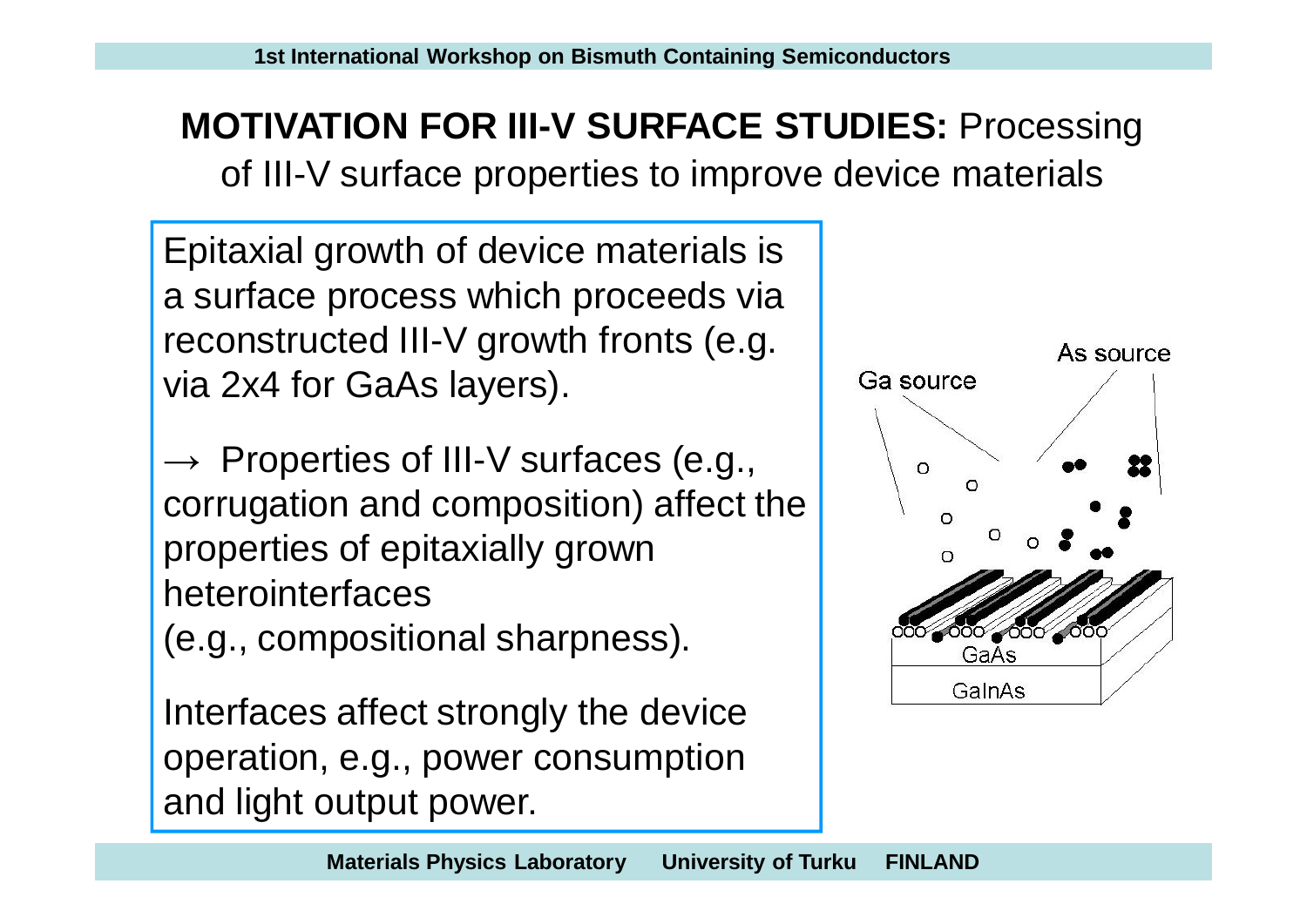Properties of device interfaces can be affected by "surface or interface engineering" during epitaxy.

It is possible, e.g., to make a short growth break and tailor the growth front structure and composition controllably with RHEED.

Knowledge of III-V surface reconstructions is helpful.

Please find good examples:

- T.Anan, et al., APL 63,1047 (1993).
- B.Z.Nosho, et al., APL 74, 1704 (1999).
- A.S.Bracker, et al., APL 78, 2440 (2001).

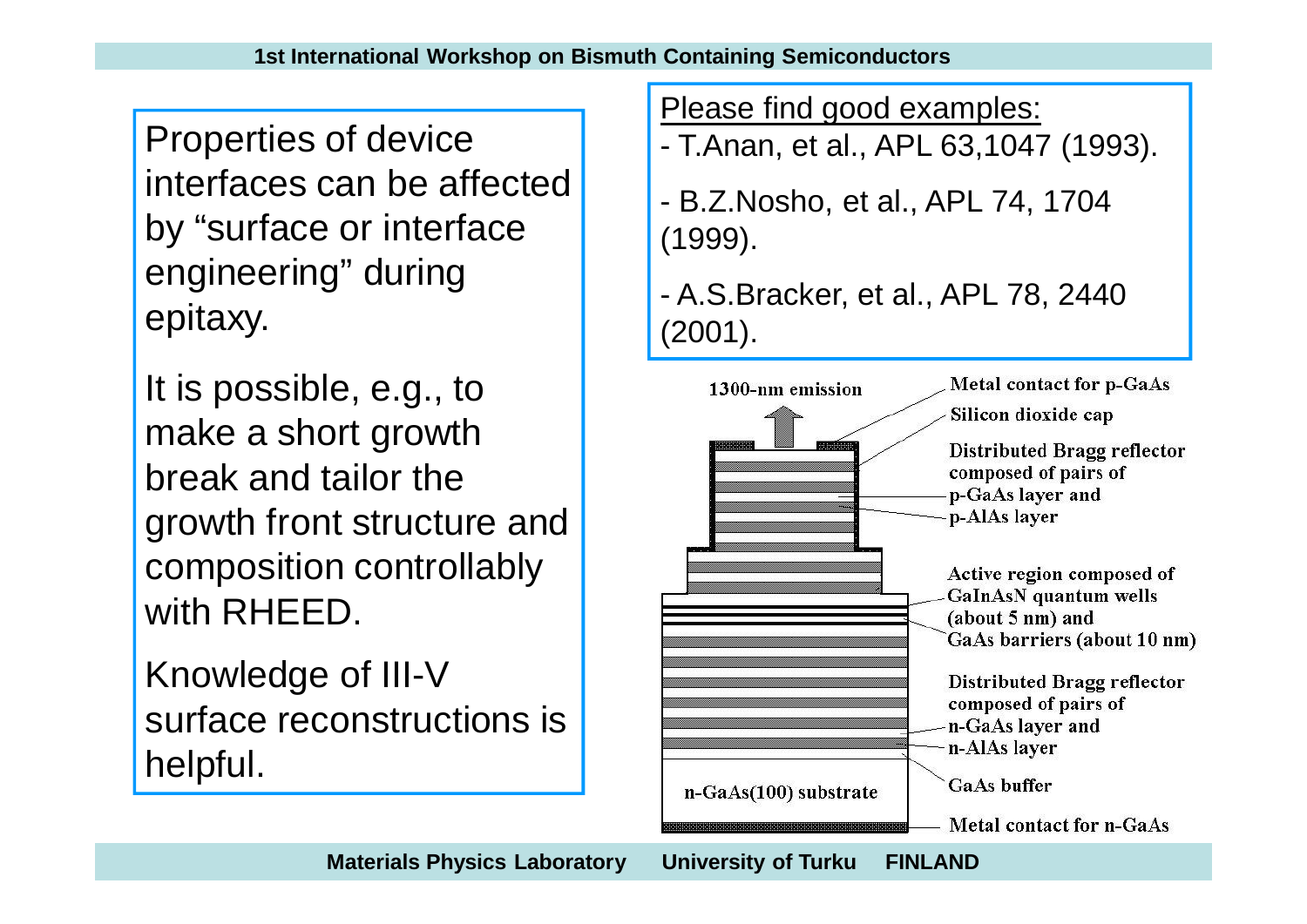T. Anan, et al. Appl. Phys. Lett. 63, 1047 (1993):

Adding only one atomic layer of indium on GaAs, which causes a substrate reconstruction change to the In-stabilized *c*(8x2) starting growth front on the heteroepitaxy of GaInP/GaAs and InP/InGaAs, improves the properties of the grown heterostructure:

#### **100-fold increase in the photoluminescence (PL) intensity**.

Usually the threshold current of a laser diode is inversely proportional to the PL intensity.

GaAs(100)*c*(8x2)-In



J. Lång, et al., PRB 81, 245305 (2010).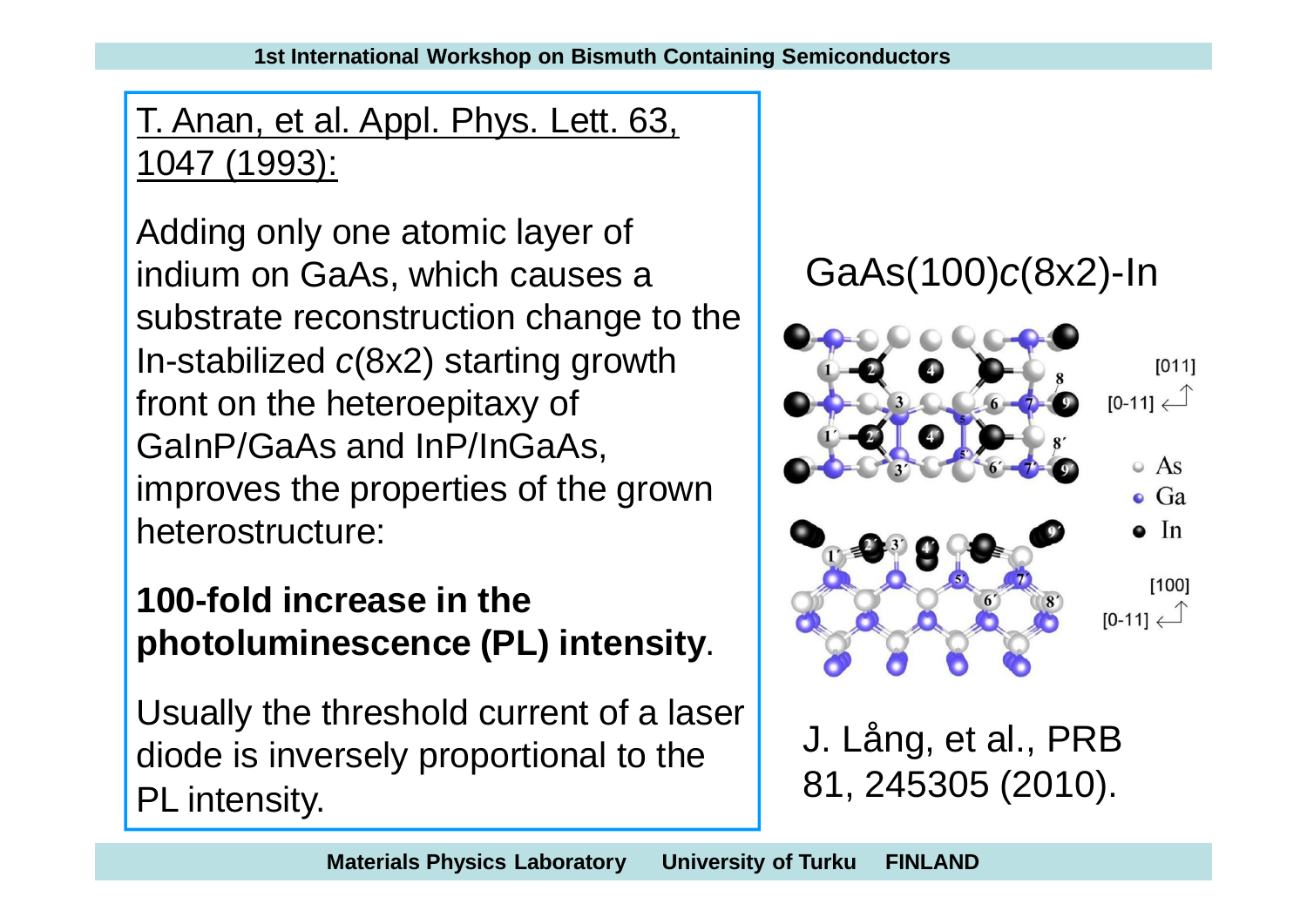# **Development of III-V channel MOSFETs:** Role of III-V surface properties and their processing

Long-standing but good problem also for surface-science people



Atomic-scale knowledge and processing of III-V starting surfaces become more and more important in the development of III-V MOSFETs.

Presence or formation of amorphous (or polycrystalline) natural III-V oxides in the interface between a III-V channel layer and an insulator film has hindered the development of III-V MOSFETs that meet commercial criteria.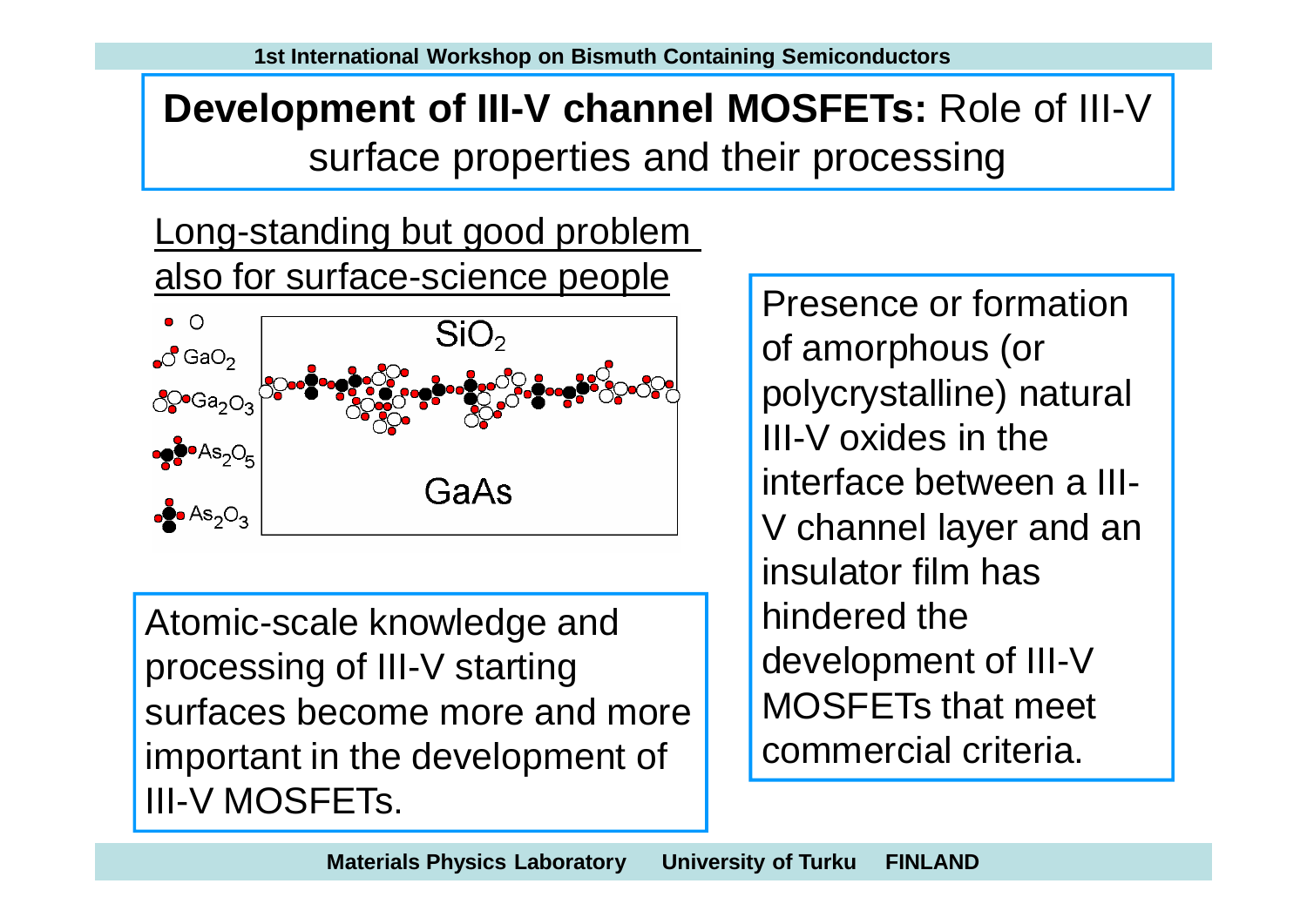#### **Bi-surfactant effects**

Surfactant floats on the growth front but does not incorporate into a crystal.

Bi surfactant has been found, for example :

- **to smooth the grown III-V materials** [JVST 18, 1232; JCG 251, 449; JCG 304, 402]
- **to increase the PL intensity of GaInAsN QW** [JCG 251, 449]

• **to enhance the nitrogen incorporation into GaAsN** [JCG 251, 449; JCG 279, 316; JCG 304, 402]

• **to remove the CuPt-like crystal order of GaInP** [APL 76, 2716]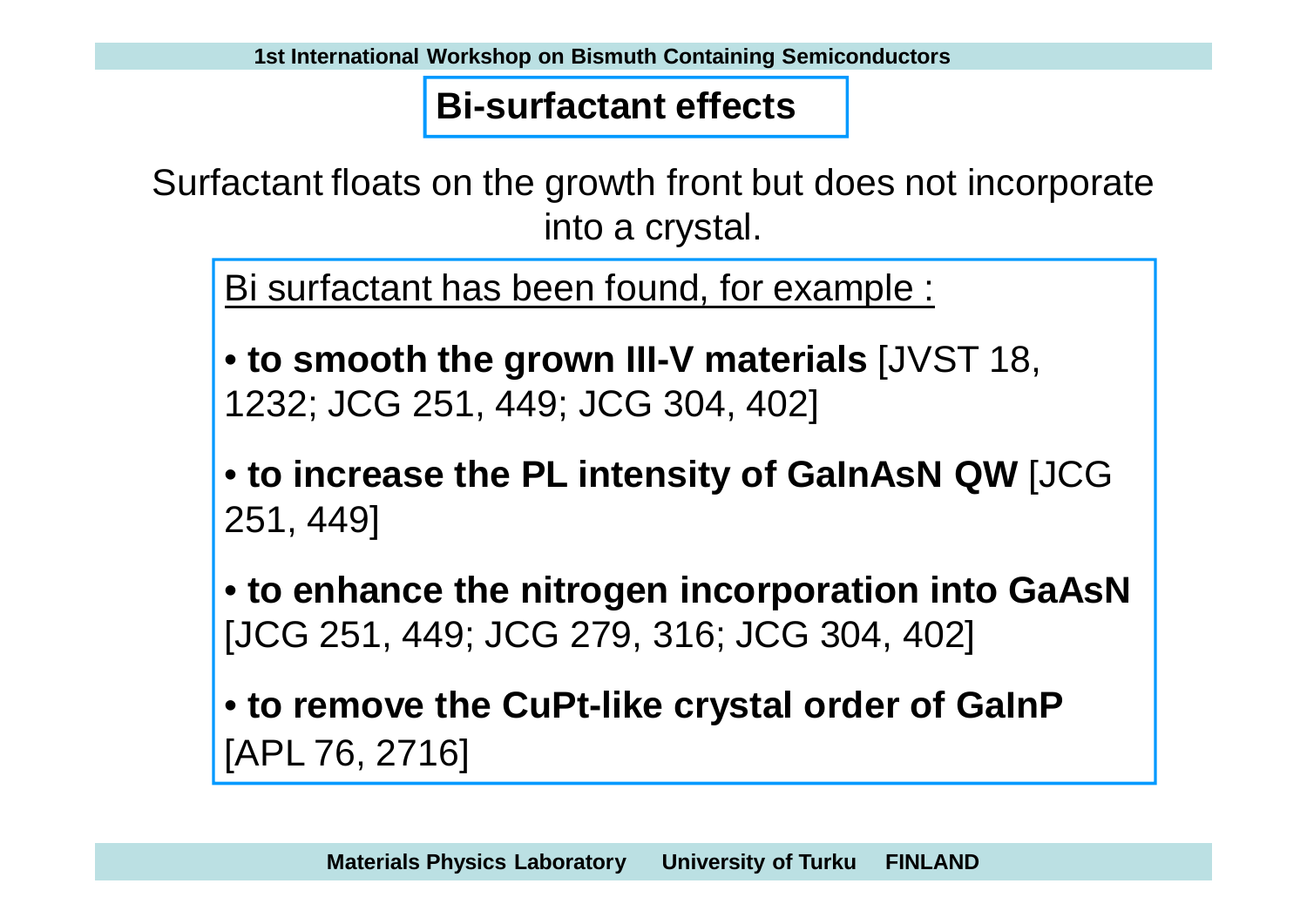Concomitant with the above useful Bi-surfactant effects, the surface structure of the growth front has been often found to change due to presence of Bi atoms on the surface.

- Normal As-induced or P-induced (2x4) or  $c(4x4)$  growth front has been found to change, at least, to Bi-induced (1x3), (2x1), and (2x4) reconstructions in experiments (RHEED).
- (2x1) reconstruction has been observed also during the growth of GaAsBi / GaAs quantum wells (APL 93, 131915, 2008)

• Little is known about the Bi-induced surface structures, as compared to As-induced (2x4) and c(4x4) surfaces, appearing normally on the III-V growth fronts.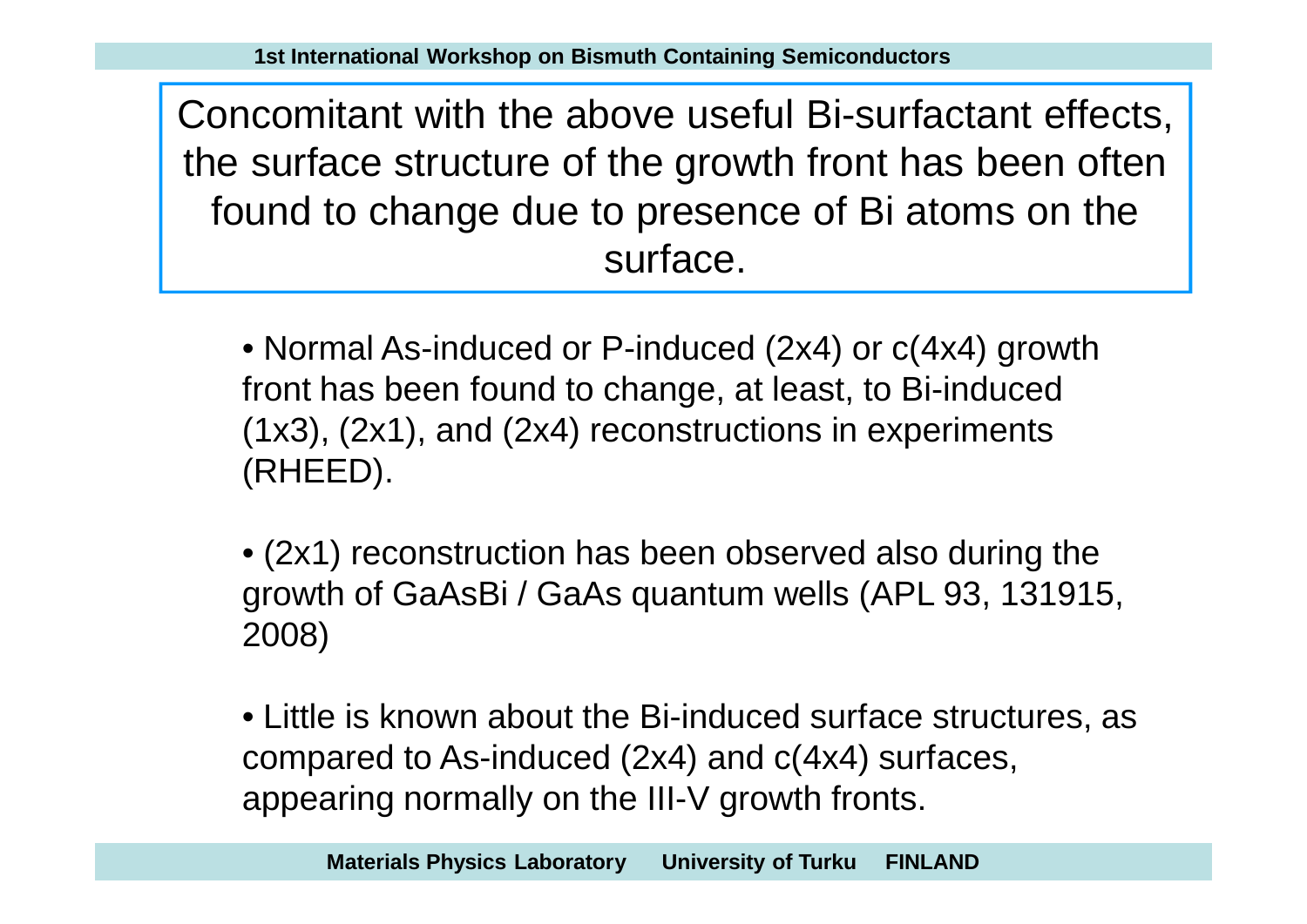#### **EXPERIMENTS:** Preparation of Bi-induced surfaces

We have utilized two separate ultrahigh vacuum (UHV) systems:

(1) Surface-science one contains (i) analysis chamber with low-energy-electron-diffraction (LEED), scanning-tunnelingmicroscopy/spectroscopy (STM/STS), x-ray photoelectronspectroscopy equipments, and (ii) preparation chamber in which Bi was deposited on substrates using a home-made W-wire or Ta-envelope evaporator. The substrate was at room temperature during the deposition.

(2) GaAs-MBE connected to photoemission chamber. In MBE, Bi was deposited from Knudsen cell. Reflection high energy electron diffraction (RHEED) was used to monitor in situ Bi-induced surface changes as a function of the substrate temperature and As amount.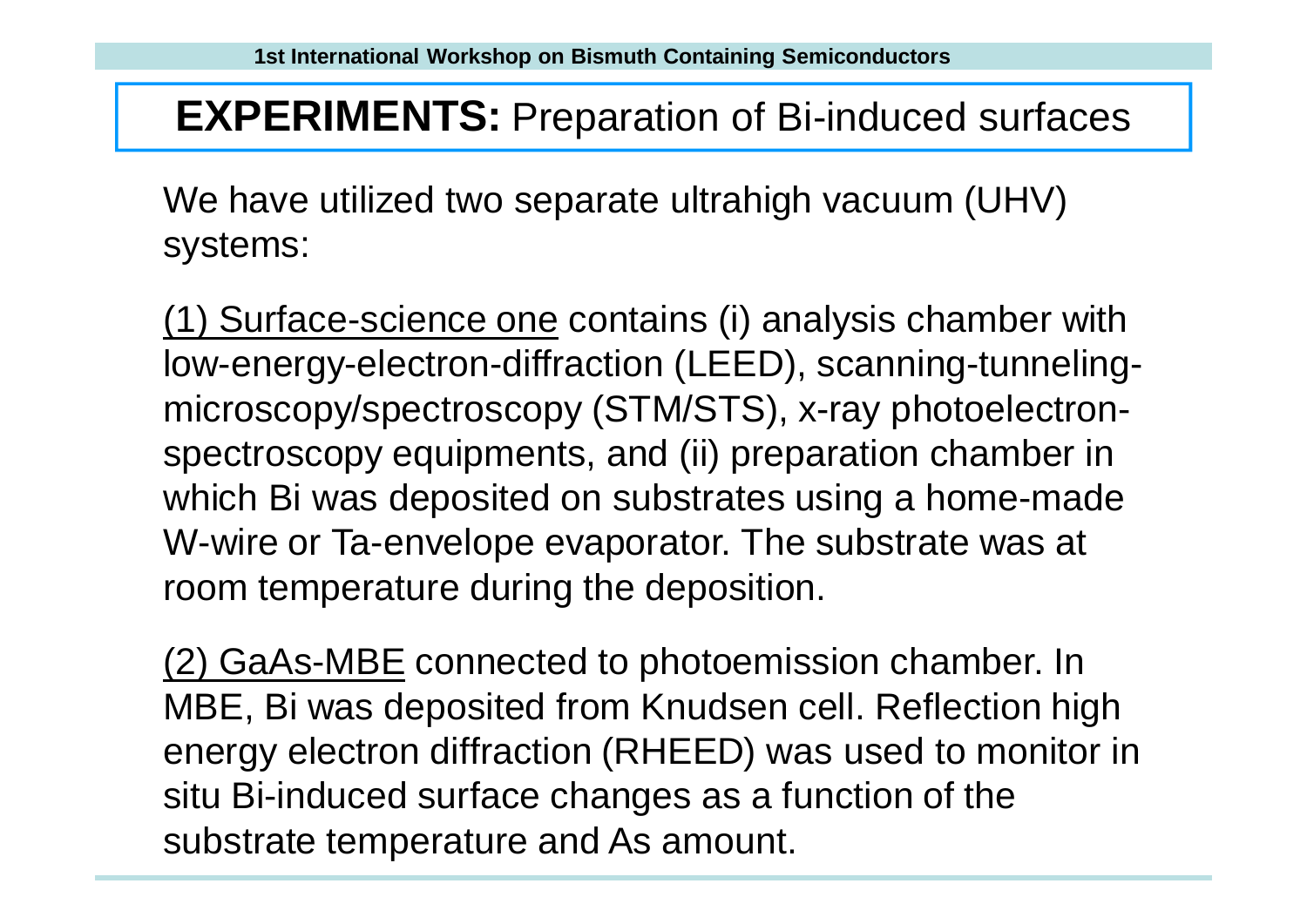#### **Scanning tunneling microscopy/spectroscopy (STM/STS)**

- STM gives the image of the charge distribution of the surface.
- Combined with ab-initio calculated images, STM is a powerful tool to elucidate the surface atomic structure.

- Large-scale images are useful to conclude two-dimensional character (smoothness) and terrace size of the sample.

- From STS I-V curve, it is easy to conclude if the surface structure is metallic or semiconducting.

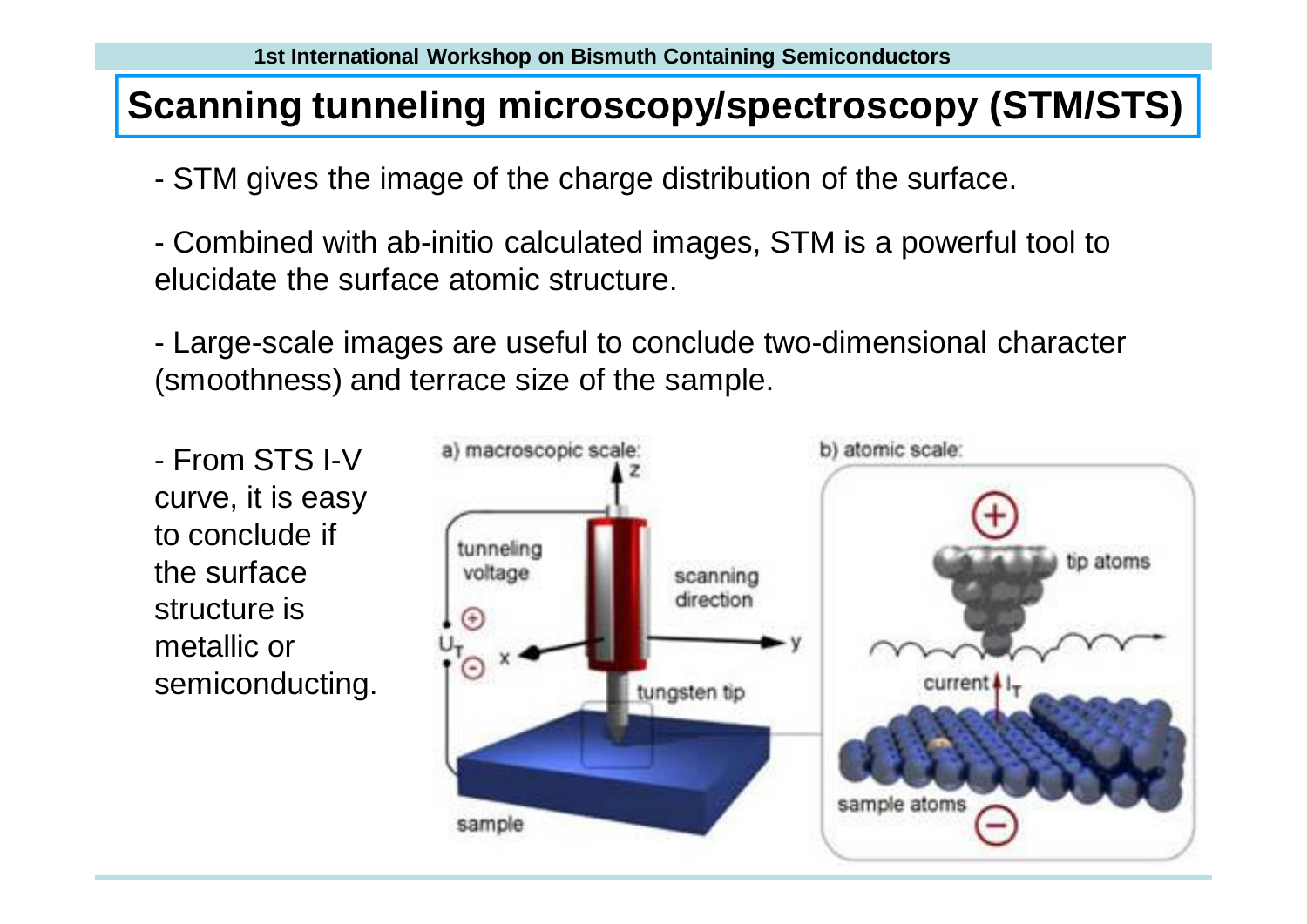Photoelectron spectroscopy yields information about chemical composition and atomic geometry of surfaces via the core-level electron binding energies and shifts in them. These energy shifts arise from changes in valence charge distribution and reflect changes in atomic bonding geometry. Again the comparison of the measured and calculated core-level shifts is a powerful method to elucidate atomic structure of the surface.

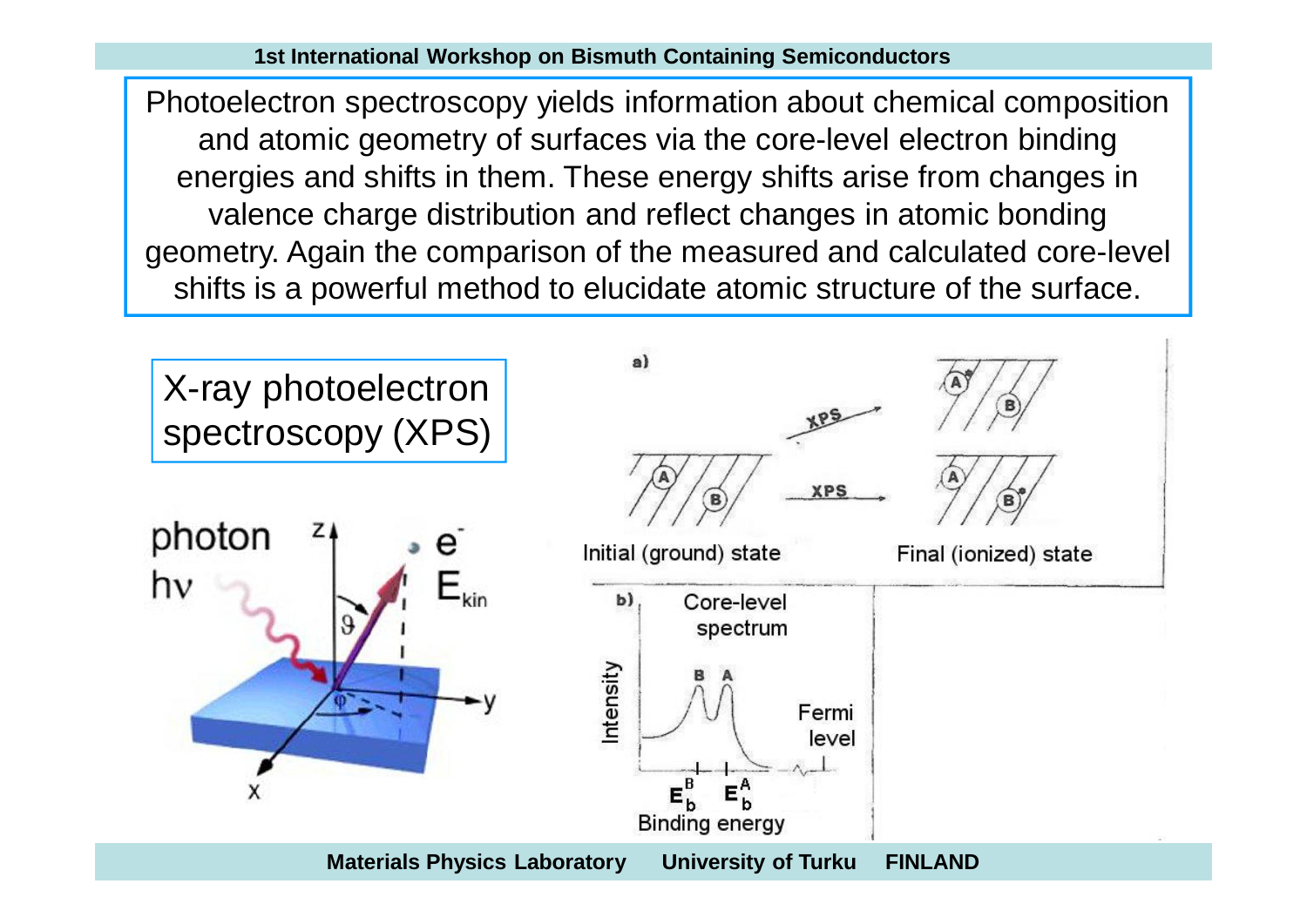Combining measurements: LEED, RHEED, STM/STS, photoemission, as well as calculations: energetics, surface core-level shifts, and simulated STM images, we have studied the atomic structures and formation mechanisms of following Bi-induced surfaces:

- GaAs(100)(2x1)-Bi: PRL 100, 086101. PRB 78,195304.
- GaAs(100)(2x4)-Bi: Surf. Sci. 600, 2349. PRB 78,195304.
- GaAsN(100)(2x1)-Bi: PRB 74,155302.
- GaInAs(100)(2x1)-Bi: APL 90, 082101.
- InAs(100)(2x4)/(2x8)-Bi: Surf. Sci. Lett. 598, L361.
- InAs(100)(2x10)-Bi (nanolines): APL 92, 011926. +one submitted
- InP(100)(2x4)-Bi: Surf. Sci. 60, 3395.
- InSb(100)*c*(2x6)-Bi: PRB 81,035310.
- GaAs(100)c(4x4)-Bi and –(1x3)-Bi (not published yet)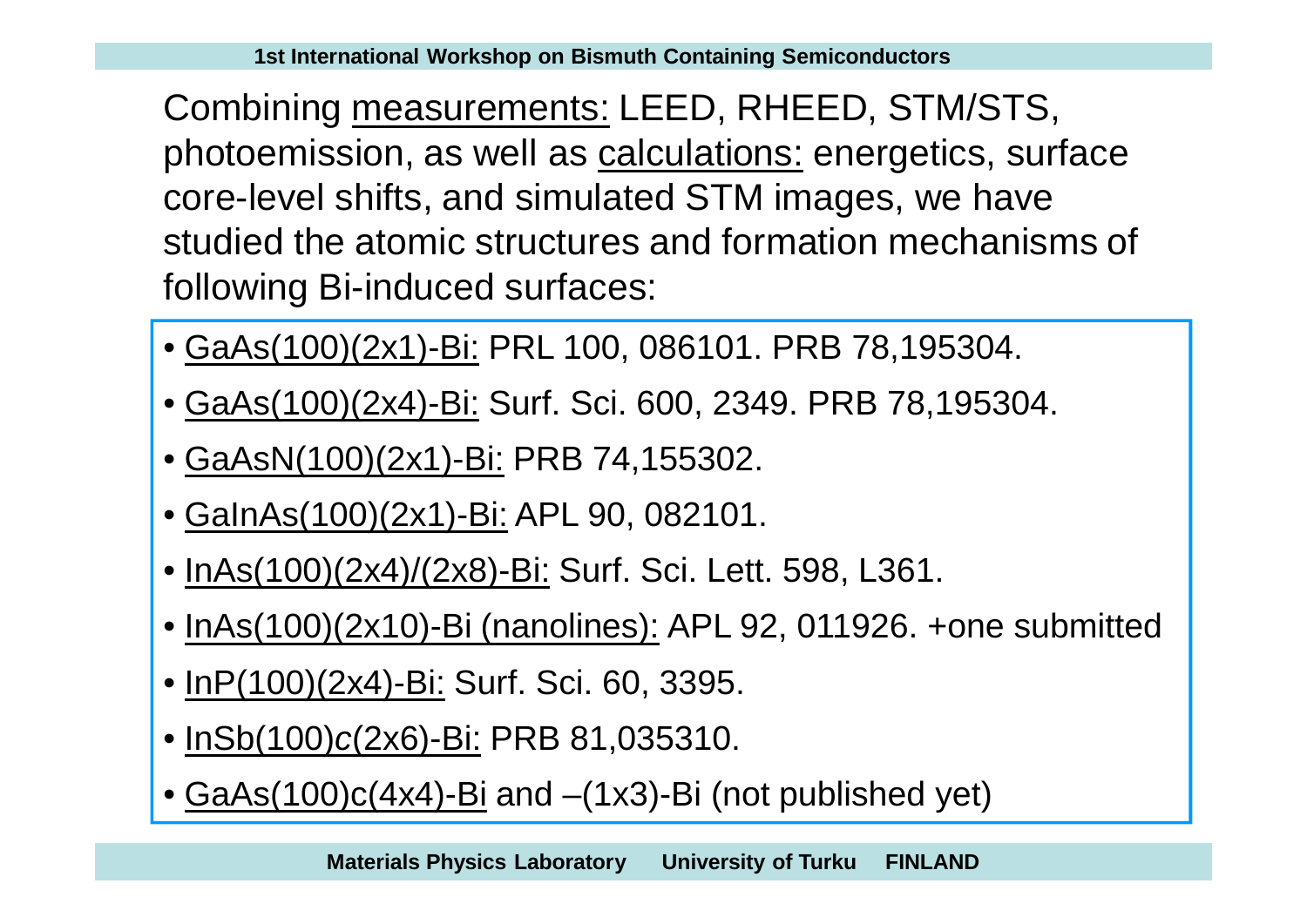#### **Results for the following four issues are presented next:**

- (1) GaAs substrate conditions for different Bi-induced surface structures: RHEED can be used to control Bi-induced surface changes.
- (2) Unusual metallic Bi-induced reconstructions of III-V's: Metallic nature of some Bi-induced reconstructions might be useful for device material growth.
- (3) Bi-induced change in (2x4) reconstruction of III-V's: Bismuth stabilizes different (2x4) structure, so called alfa phase, as compared to normal As-stabilized "beta" (2x4) structure.
- (4) Self-assembly of Bi nanowires on InAs: This uniformly patterned nanoline surface provides an interesting template to study various phenomena.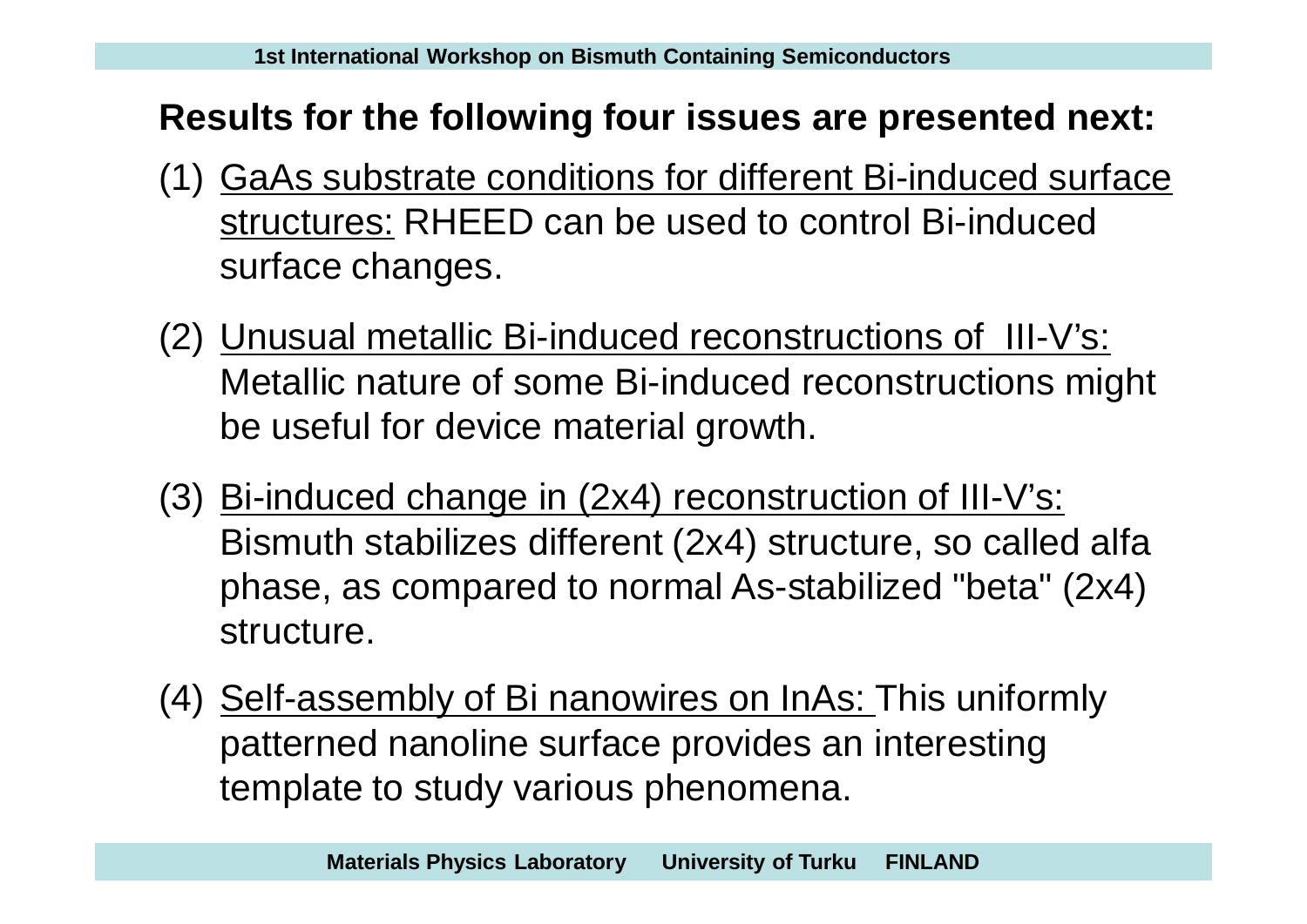Calculated ab initio phase diagram (DFT VASP code), which shows energetically favored surface structures, describes well the Biinduced reconstructions observed in experiments on GaAs.

 $\rightarrow$  Amounts of Bi (coverages) in the different reconstructions are obtained from the energetically stable models.

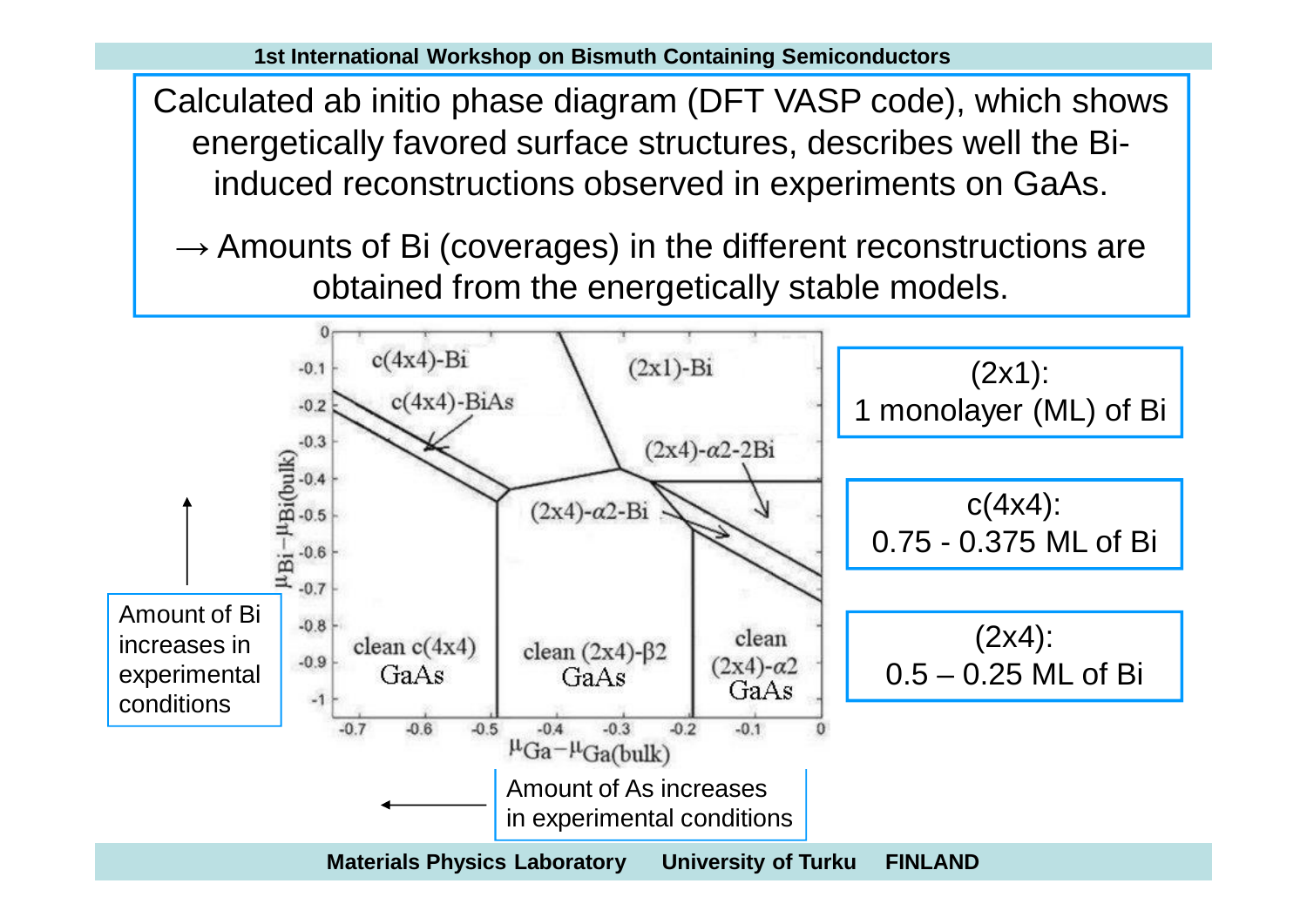Bi deposition on GaAs-(2x4) at room temperature + heating at 300 - 400°C  $\rightarrow$  Bi-induced (2x1)  $\rightarrow$  further heating 400 - 450 °C  $\rightarrow$  Bi-induced (2x4)

Bi deposition on heated GaAs-c(4x4) or heated GaAs-(2x4) in MBE-RHEED  $\rightarrow$  Bi-induced (1x3) at 300 °C  $\rightarrow$  decreasing further the substrate temperature to 200 °C caused Bi-induced c(4x4)

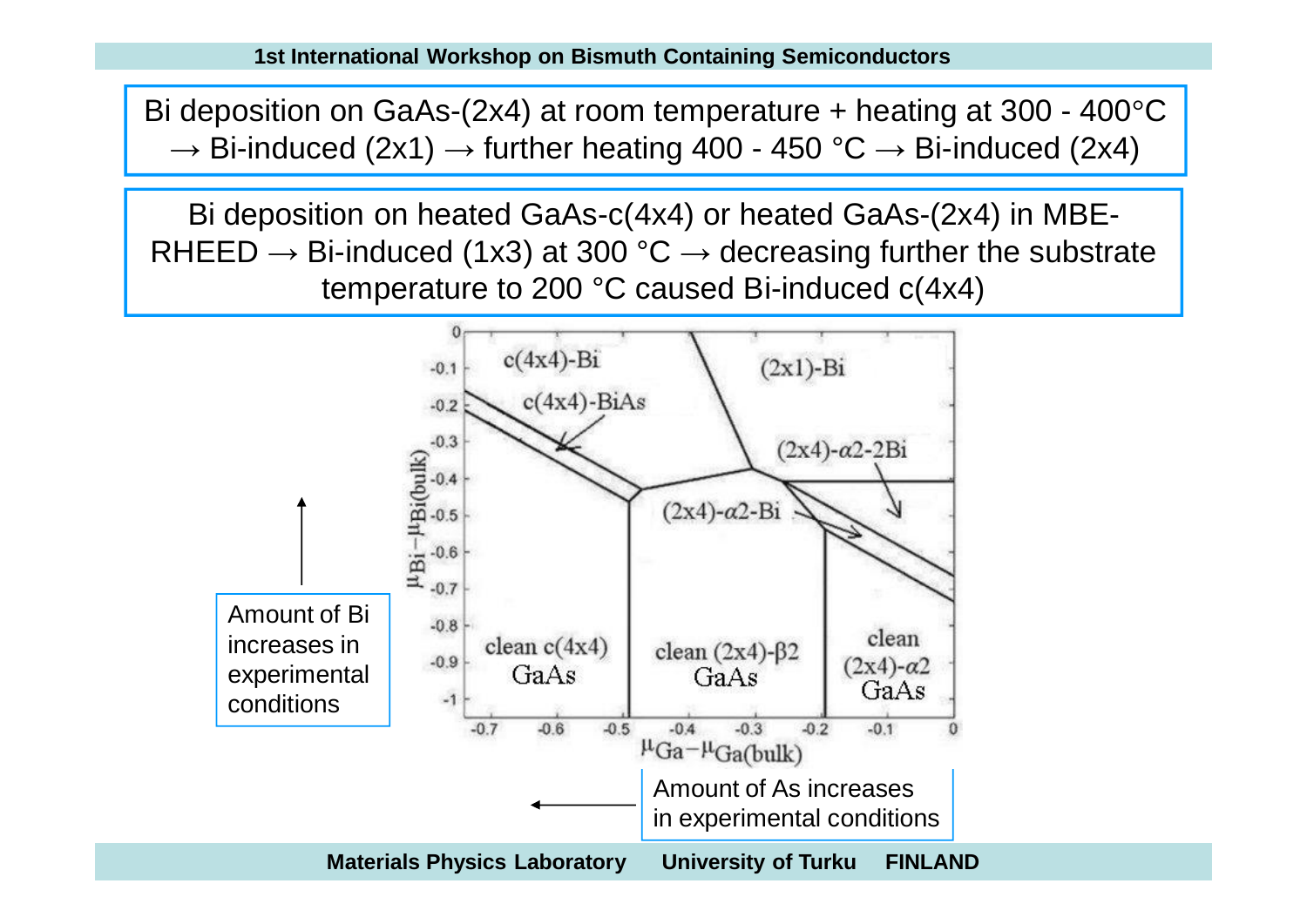Temperatures at which Bi strongly evaporates from the substrates:

| GaAs:   | 450 °C |
|---------|--------|
| InP:    | 400 °C |
| GalnAs: | 350 °C |
| InAs:   | 350 °C |
| InSb:   | 300 °C |

If the substrate surface includes Bi more than 1 ML (e.g. 3D islands), even 100 °C higher temperature is needed to remove Bi from the surface.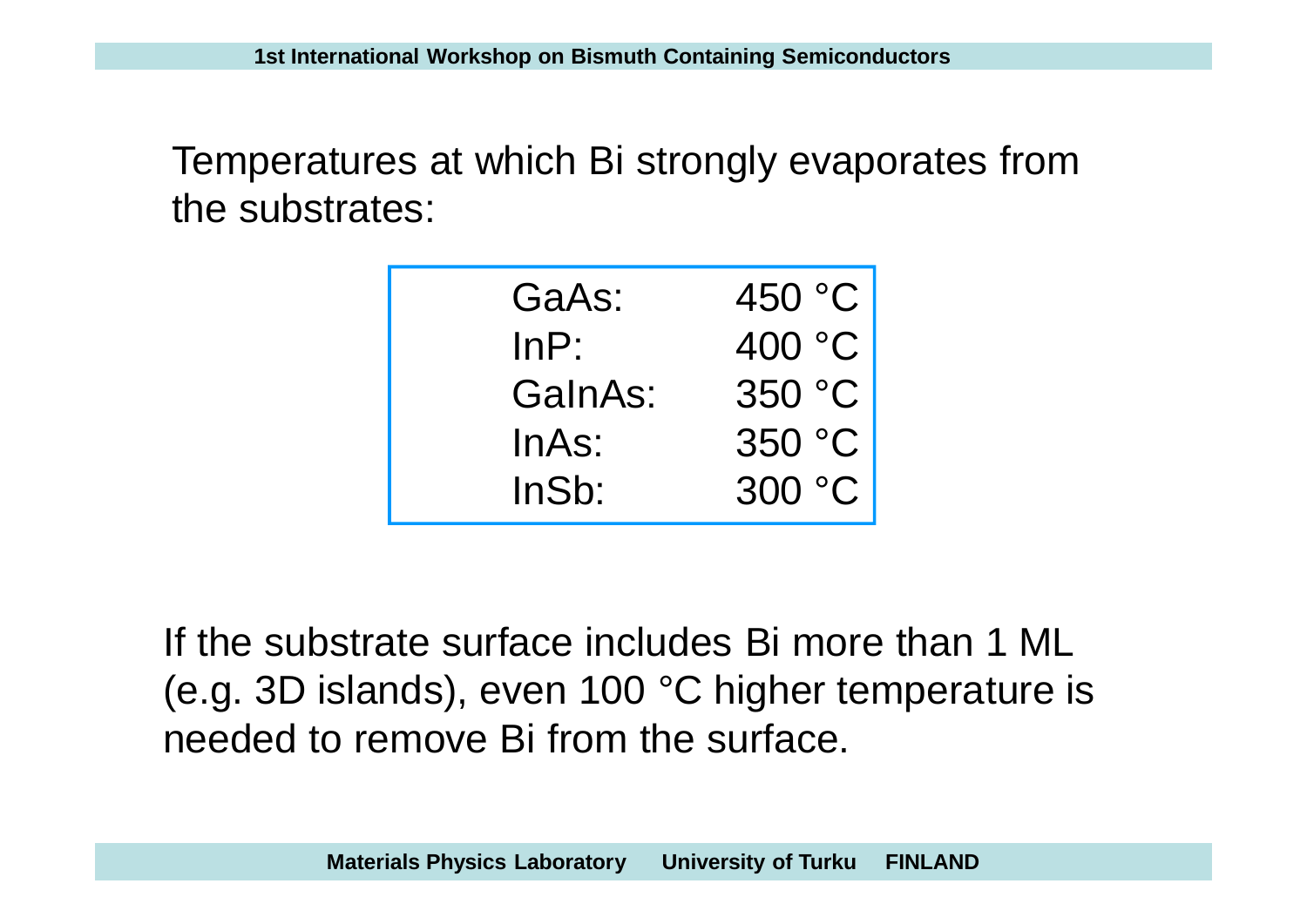RHEED can be used to monitor Bi-induced reconstructions in situ. In some cases, care is needed in RHEED analysis since:

• Bi induces the same (2x4) and  $c(4x4)$ periodicities as As and P atoms do. The Bi- and As-induced (2x4) reconstructions can be distinguished from each other by means of intensities of the x4 half order spots (please see JVST B8, 903 and PRL 73, 2208).

• Along the 2x direction, all (2x1), (2x4), and c(4x4) look similar.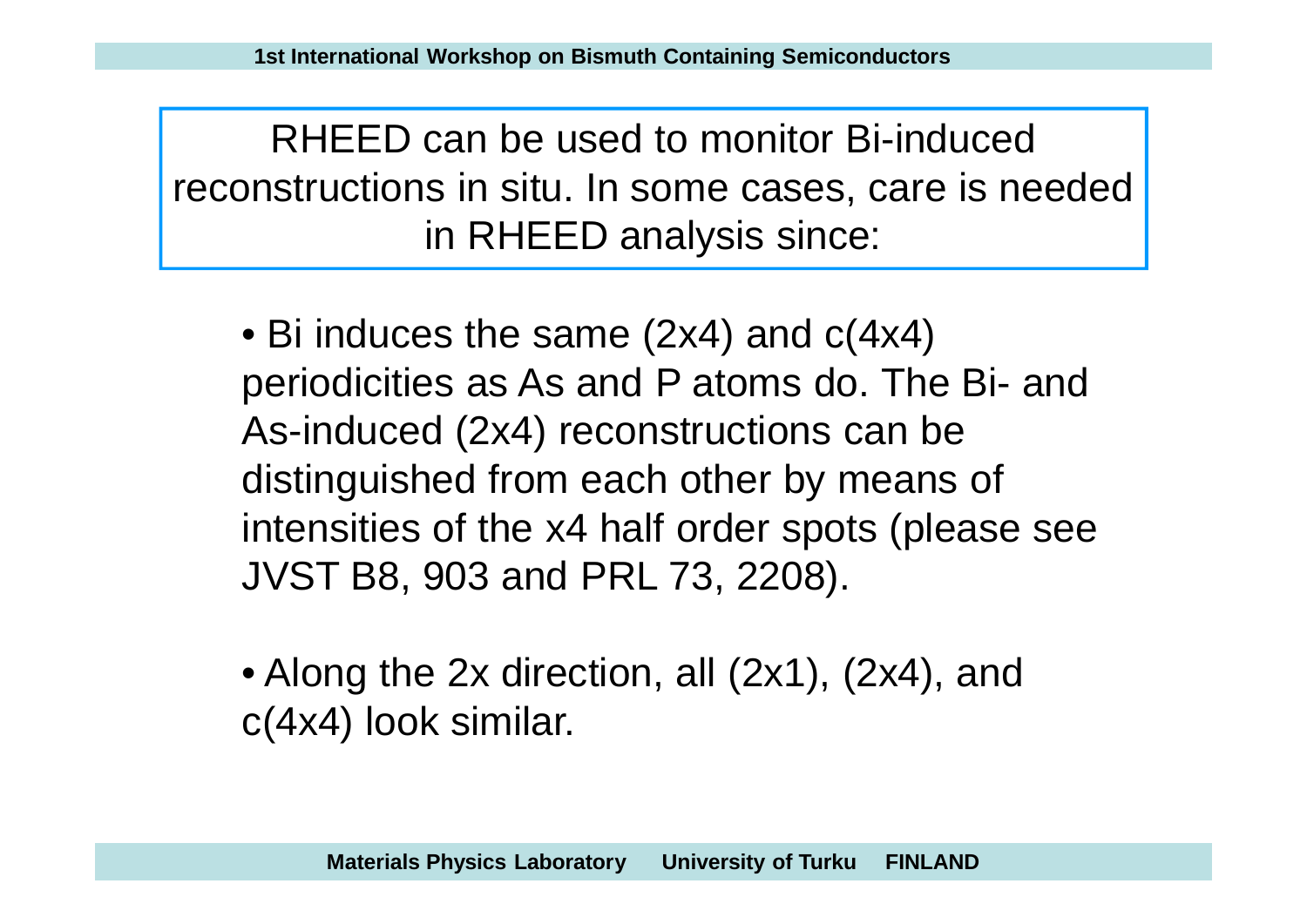Unusual metallic Bi-induced (2x1) reconstructions

Normally group-V induced III-V reconstructions obey the famous electron counting model (or rule), and tend to be non-metallic to decrease the surface energy.

Bi/GaAs(100)(2x1

Bi induces a metallic (2x1) reconstruction at least on GaAs(100), GaInAs(100), InAs(100), and InP(100) substrates.

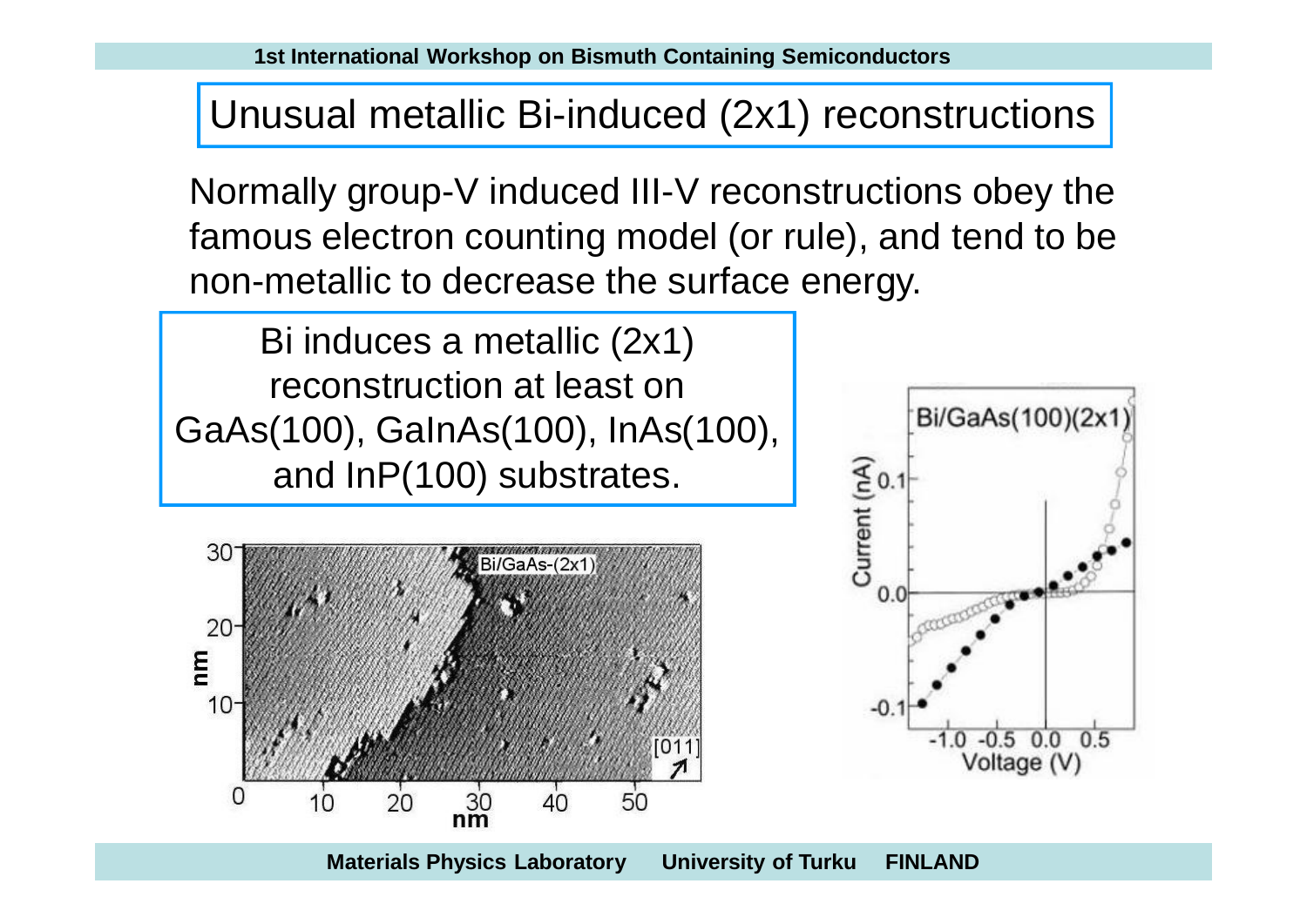# To elucidate the atomic structure of the unusual Biinduced (2x1) reconstructions, we have:

- 1) studied total energies of different atomic models of the (2x1)-Bi layer to find an energetically favored structure and to study the stability of (2x1) in relation to other reconstructions
- 2) compared measured and calculated STM images for different models
- 3) compared measured and calculated core-level photoemission shifts
- 4) compared measured and calculated conductivity (metallic vs insulator) properties and valence-band dispersions.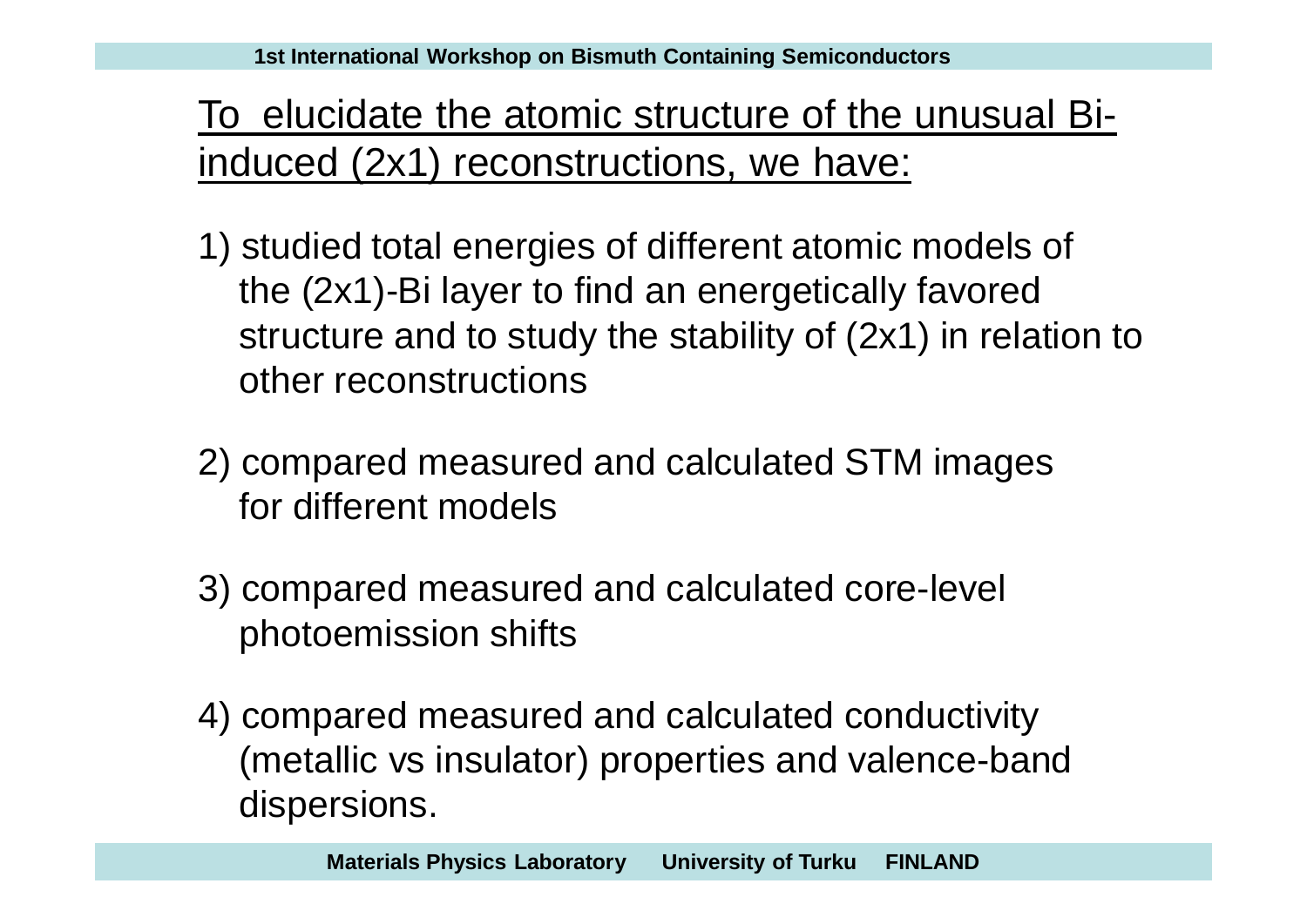(2x1)-Bi surface is constructed from Bi-Bi or Bi-As (Bi-P) dimers: the Bi coverage is 0.5 – 1 ML

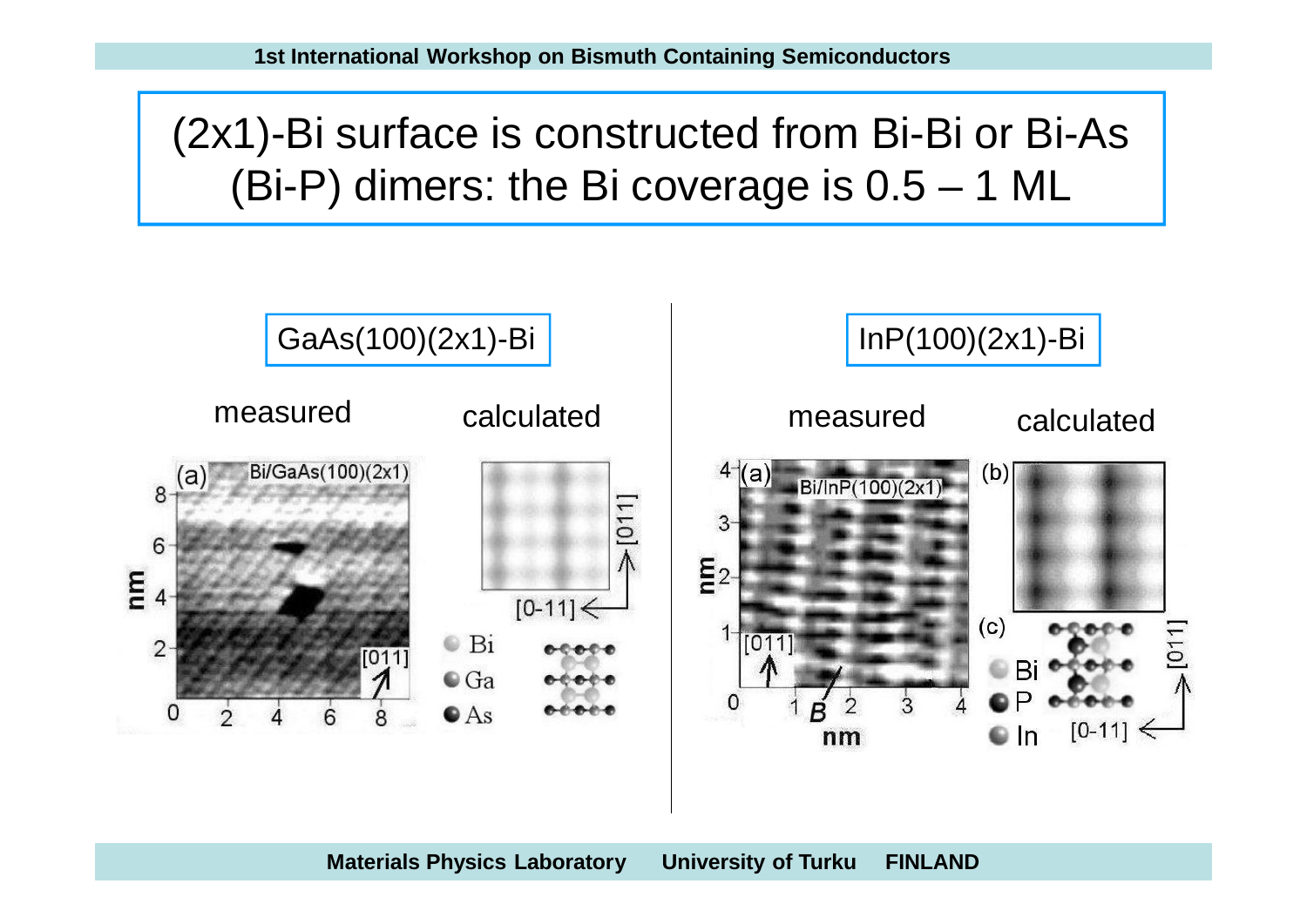Why does (2x1)-Bi reconstructed surface appear to include also non-metallic areas?

Bi might occupy part of the secondlayer group-III sites below the dimers.

Formation of such Bi antisites leads to a non-metallic (2x1)-Bi areas according to the electron counting model and to ab initio DOS.

This is supported by the comparison of the measured and calculated STM images as well as core-level photoemission shifts.

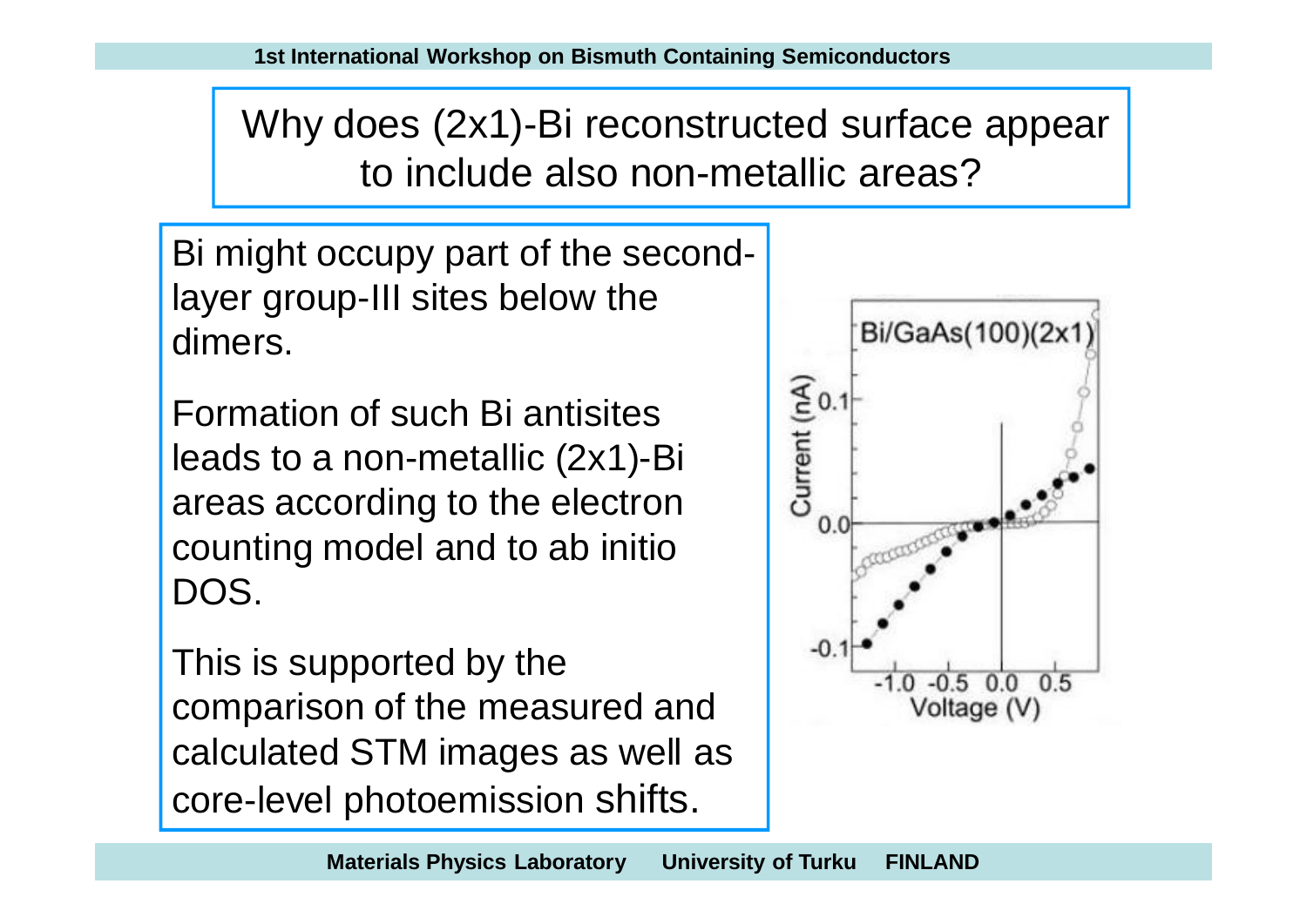Ab initio calculations reveal two driving forces, which arise from large atom size of Bi, behind the formation of metallic (2x1)-Bi surface structure:

- 1. Surface-stress relief due to pairing of Bi atoms (i.e., Bi atoms have the largest tendency to dimerize among group-V elements)
- 2. Density of states (DOS) near the Fermi energy decreases (i.e., pseudogap formation) as compared to hypothetical As- and Sb-induced (2x1) reconstructions.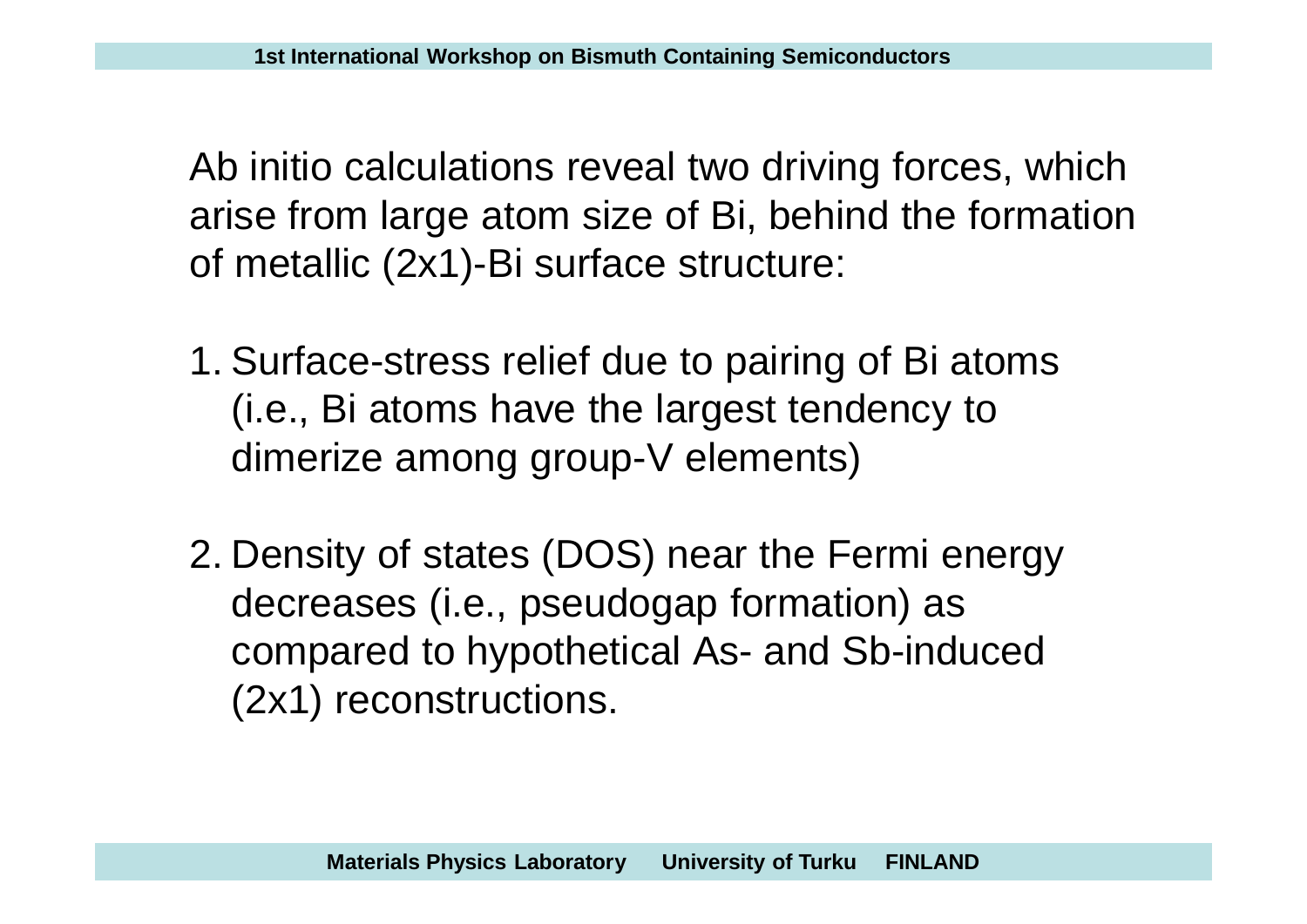# **(2x1)-Bi reconstruction might be a useful growth front:**

- Its metallic nature can increase the surface diffusion (please find, e.g., Neugebauer et al. PRL 90, 056101).
- (2x1)-Bi surface is also atomically smoother than III-V reconstructions usually  $\rightarrow$  an improved surface diffusion.  $(2x4)$ -Bi area  $(2x1)$ -Bi area

GaInAs(100)-Bi surface which includes both (2x1) and (2x4) areas

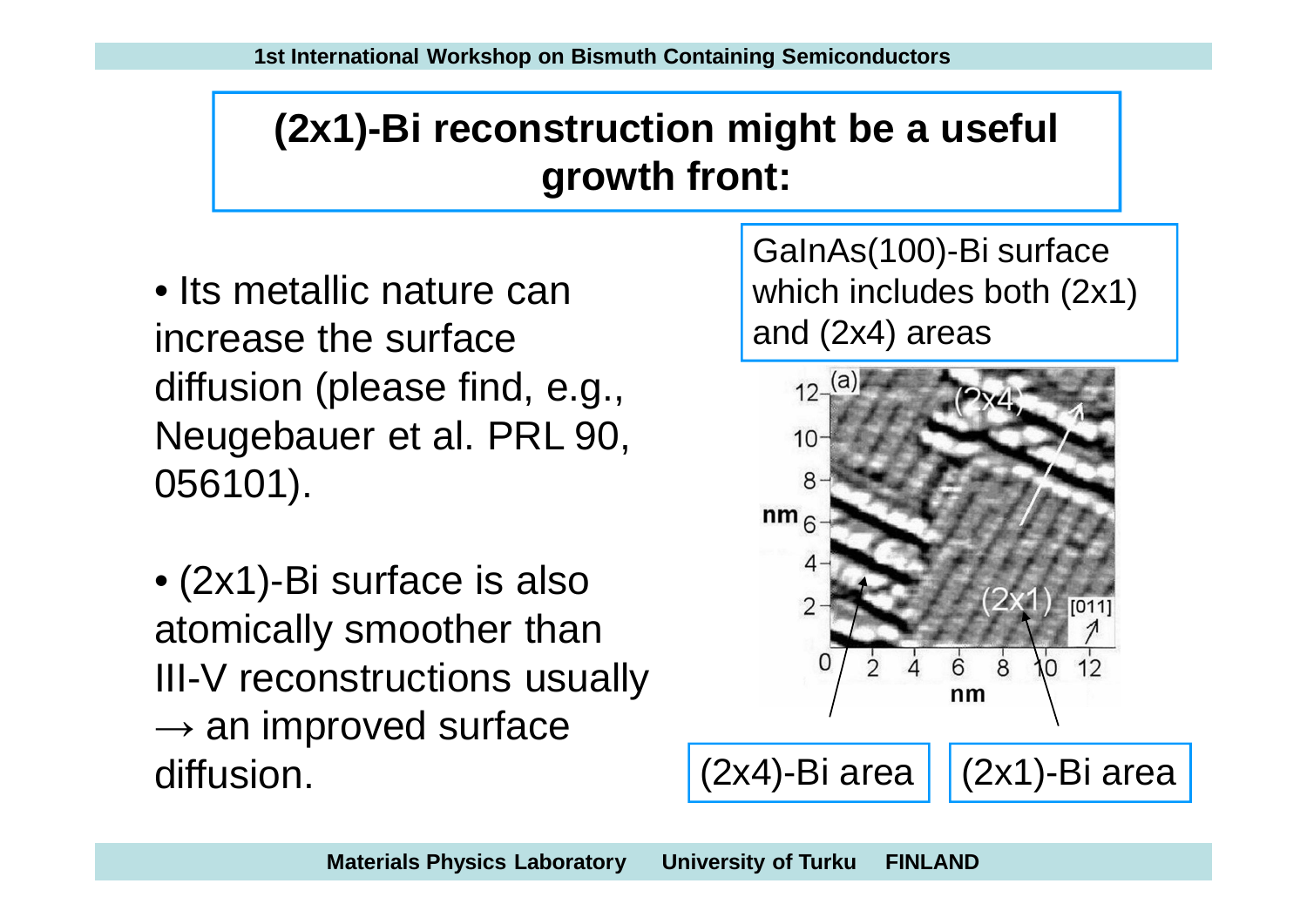**Bi-induced change in (2x4) reconstruction of III-V's:** STM measurements show that Bi induces only the alpha-2 phase of the (2x4) reconstruction, in contrast to the As-induced (2x4) surface on which beta-2 appears usually.

This agrees well with ab initio calculations which reveal that rearrangement of the subsurface layers due to the Bi atom size leads to the absence of the Bi-induced III-V(100)(2x4)-beta-2 phase.

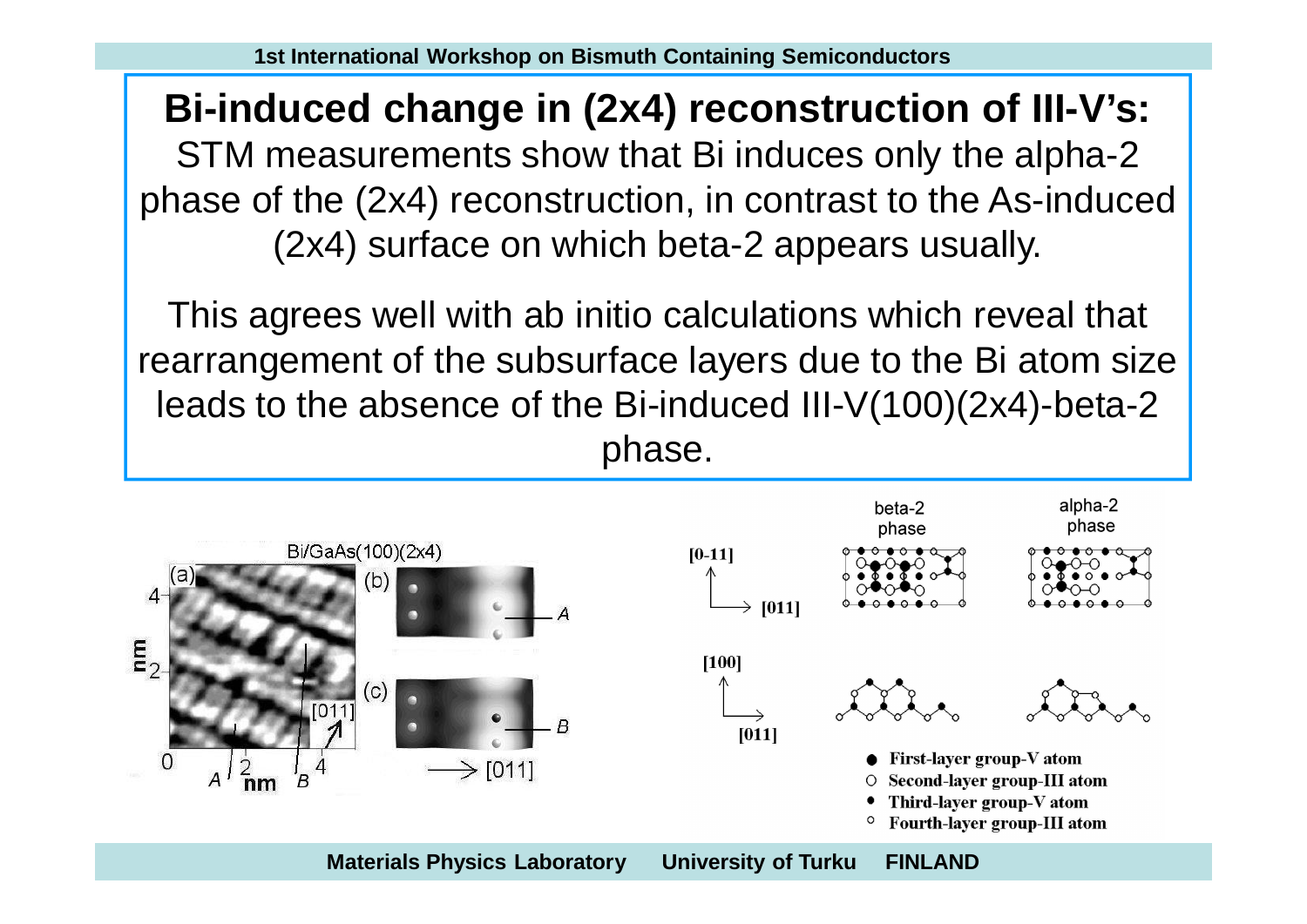Comparison of measured and calculated core-level shifts demonstrates that Bi atoms occupy both the 1. and 3. layer dimer sites in (2x4). Also the presence of Bi-As dimers is supported.



| $Bi/GaAs(100)(2\times4)$                           | $\mathbf{Bi}$ 5d   | Ga3d                         | As $3d$                                  |
|----------------------------------------------------|--------------------|------------------------------|------------------------------------------|
| <b>Measured SCLS</b>                               | $-0.49(S1), 0(S2)$ | $-0.23$ (S1), $+0.25$ (S2)   | $-0.35$ (S1), $-0.16$ (S2), $+0.17$ (S3) |
| Calc.: $(2\times4)$ - $\alpha$ 2 (2BiBi in Fig. 1) | $-0.44, 0$         | $-0.15, -0.12, +0.28, +0.50$ | $-0.18, +0.16, +0.29$                    |
| 1.layer:Bi-Bi, 3.layer:Bi-Bi                       |                    |                              |                                          |
| Calc.: $(2\times4)$ - $\alpha2$                    | $-0.36, -0.01$     | $-0.18, +0.26, +0.60$        | $-0.25, -0.18, +0.16, +0.30$             |
| 1.layer:Bi-Bi, 3.layer:Bi-As                       |                    |                              |                                          |
| Calc.: $(2\times4)$ - $\alpha$ 2 (BiBi in Fig. 1)  | $-0.03$            | $-0.16, -0.12, +0.27, +0.50$ | $-0.35, -0.18, +0.15, +0.31$             |
| 1.layer:Bi-Bi, 3.layer:As-As                       |                    |                              |                                          |
| Calc.: $(2\times4)$ - $\alpha$ 2                   | $-0.44, +0.09$     | $-0.15, -0.11, +0.27, +0.50$ | $-0.20, +0.16, +0.32$                    |
| 1.layer:Bi-As, 3.layer:Bi-Bi                       |                    |                              |                                          |
| Calc.: $(2\times4)$ - $\alpha2$                    | $-0.35, +0.08$     | $-0.17, -0.11, +0.26, +0.50$ | $-0.34, -0.21, +0.14, +0.34$             |
| 1.layer:Bi-As, 3.layer:Bi-As                       |                    |                              |                                          |
| Calc.: $(2\times4)$ - $\alpha2$                    | $+0.05$            | $-0.18, -0.13, +0.25, +0.49$ | $-0.24, +0.17, +0.33$                    |
| 1.layer:Bi-As, 3.layer:As-As                       |                    |                              |                                          |

**Materials Physics Laboratory University of Turku FINLAND**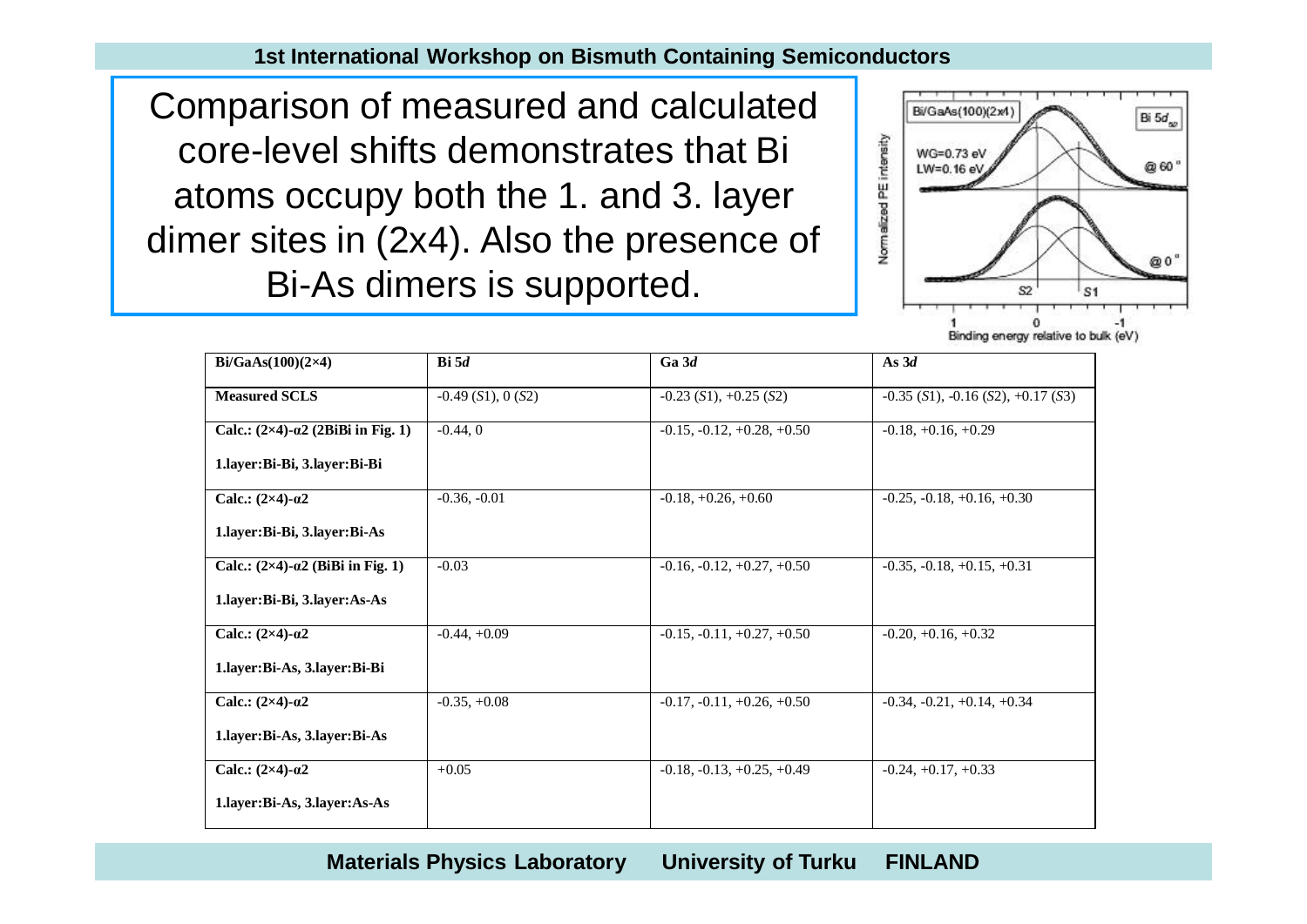# **(2x4)-Bi reconstruction might be a useful growth front:**

Formation of alpha-2 instead of beta phase of (2x4) reduces harmful effects of dimer-row kinks (meandering dimer rows) on the growth front

 $\rightarrow$  diffusion of group- III atoms along the dimer rows improves.

Please see K. Shiraishi, APL 60, 1363 and J. Pakarinen et al. Appl. Surf. Sci. 255, 2985.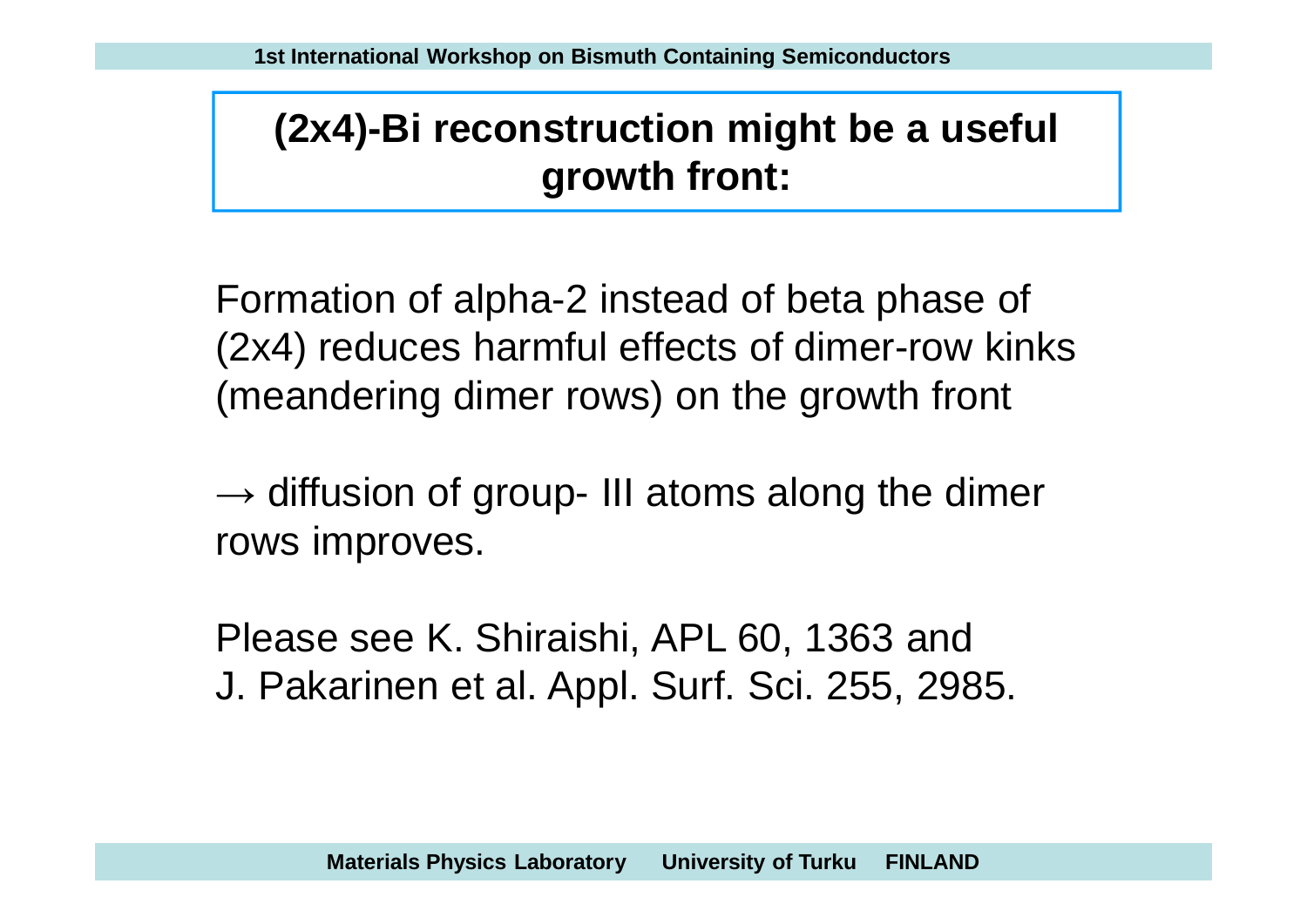# **Bi nanowires are formed by self-assembly on InAs(100)(2x1)-Bi starting substrate**

•This is an interesting example of the growth which starts with 2D layer formation, i.e., (2x1)-Bi formation, and which changes to 1D growth after the first atomic layer.

• Meandering of Bi nanowires causes (2x6) LEED pattern. Heating around 250 °C leads to straightening of wires and Bi induced (2x10) reconstruction.

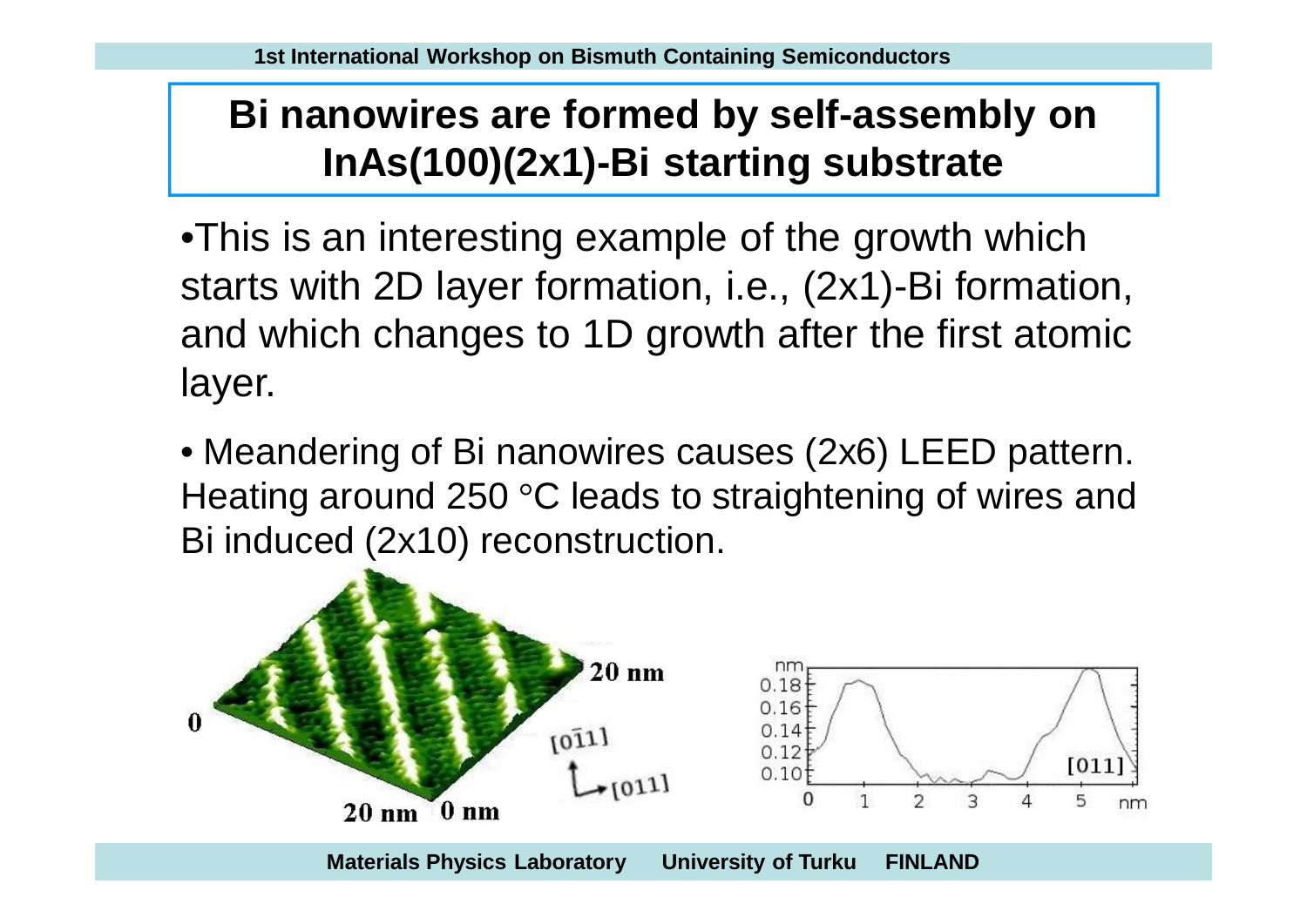• The resulted Bi-nanowire surface is uniform in large scale and single domain (please compare, e.g., with double- and triple-domain Si substrates.

• It might be so that the Bi-(2x1)-reconstructed areas between nanowires are metallic but the wires itself are non-metallic.

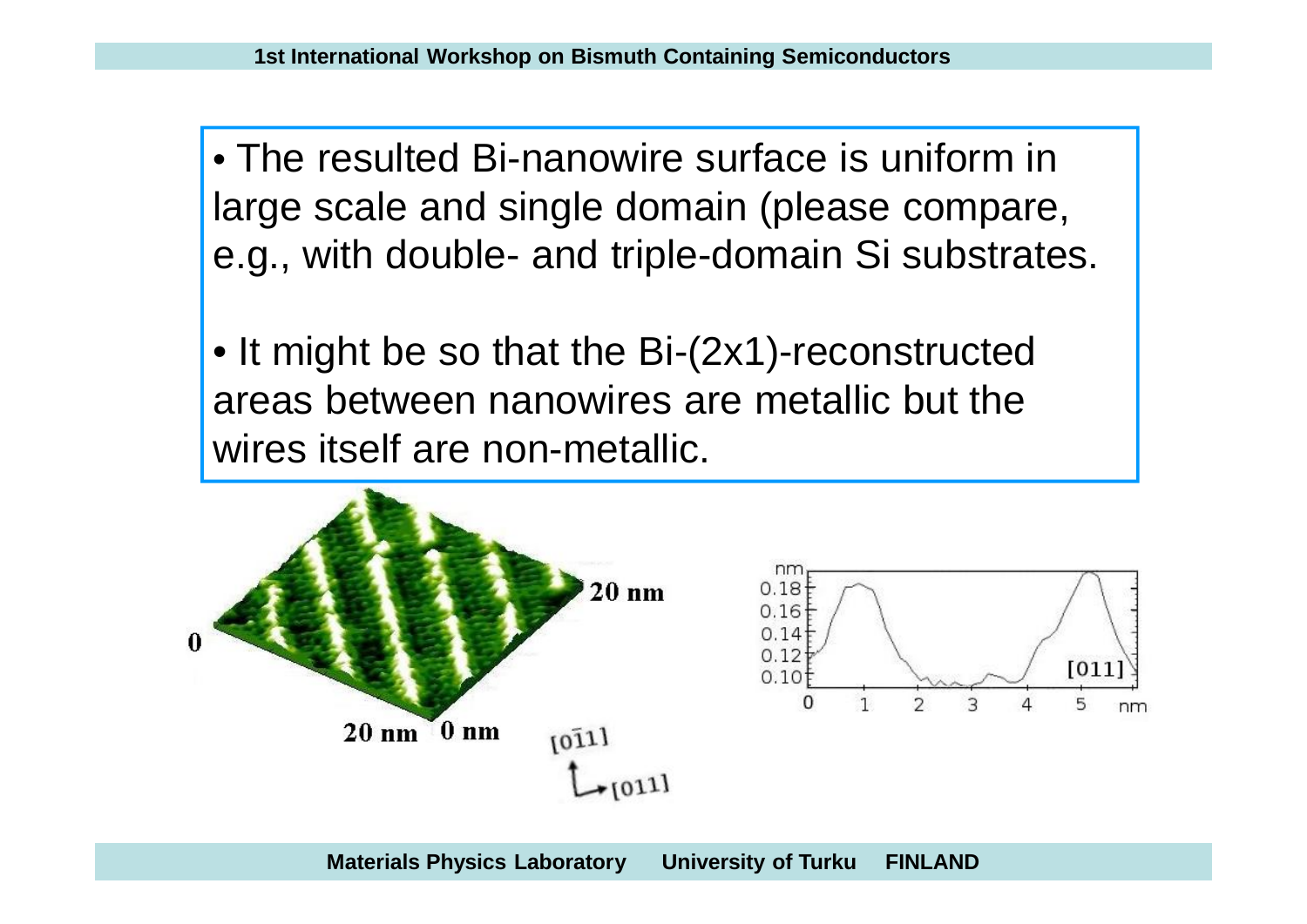### **SUMMARY**

• Processing III-V surface properties is useful, and most likely its role increases in the device development.

• Knowledge of properties of Bi-induced surface structures is helpful to understand and control Bisurfactant growth and III-V-Bi epitaxy.

• Metallic nature and atomic smoothness of (2x1)-Bi reconstruction might make it useful growth front, e.g., Bi surfactant growth of device heterostructures in which GaAs layers must be grown at low temperature like GaInAsN /GaAs quantum wells.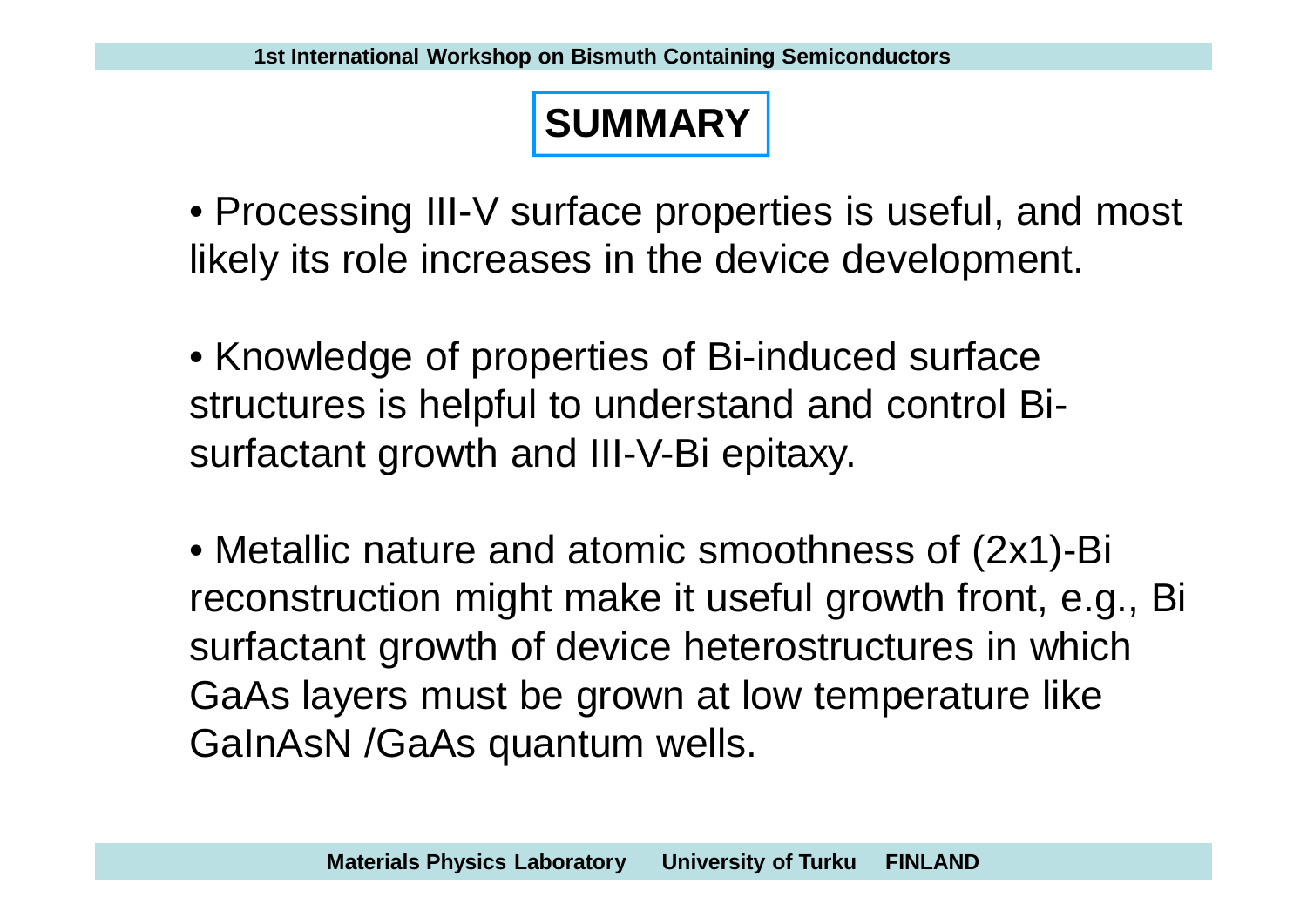# **SUMMARY**

• Bi induces the different (2x4) growth front as compared to the normal As-induced one, which might improve diffusion of group- III atoms along the dimer rows.

• Bi-nanowires on the InAs(100)(2x1)-Bi surface might provide a good template to study various phenomena.